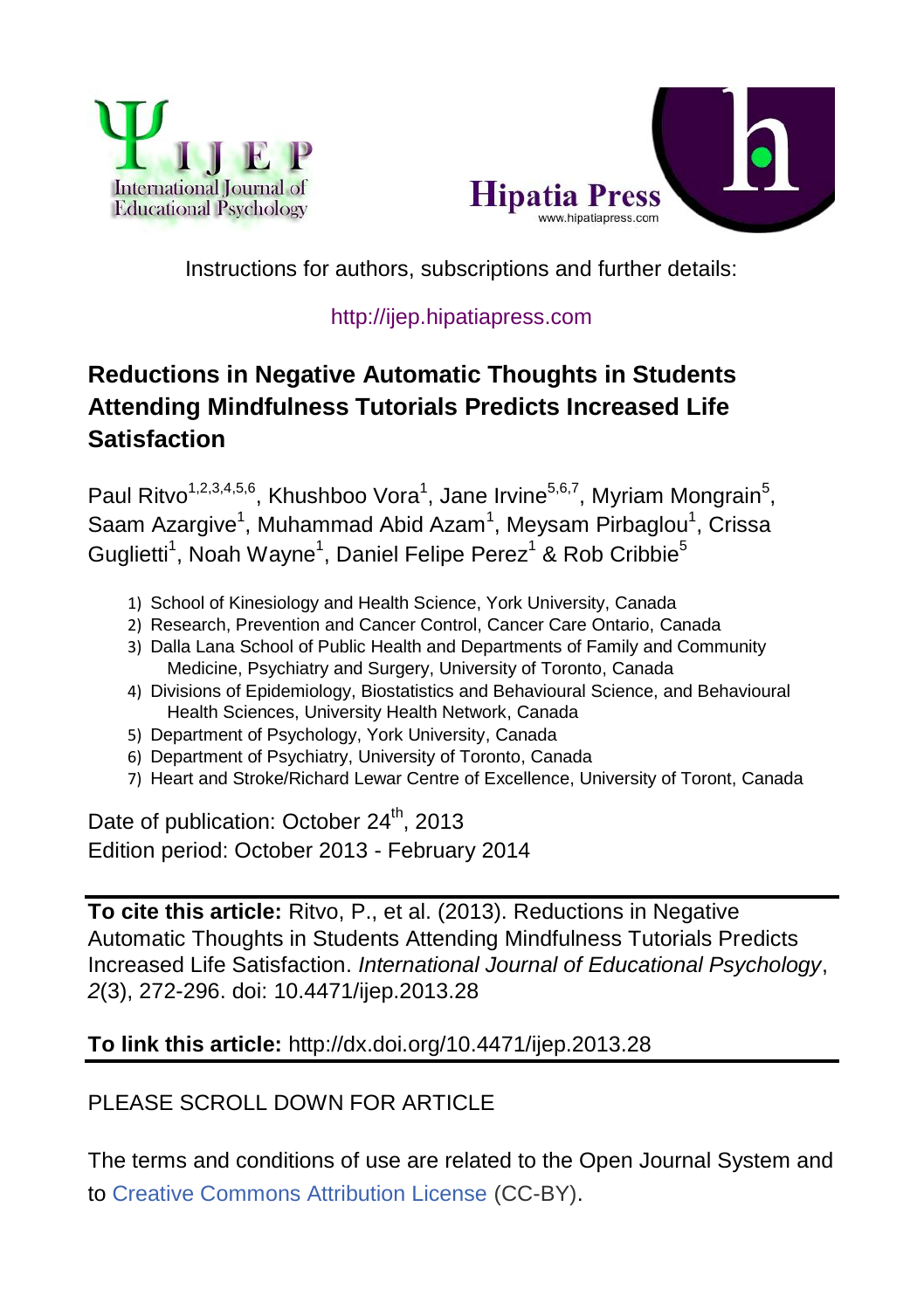*IJEP – International Journal of Educational Psychology, Vol. 2 No. 3 October 2013 pp. 272-296*

# **Reductions in Negative Automatic Thoughts in Students Attending Mindfulness Tutorials Predicts Increased Life Satisfaction**

Paul Ritvo, Khushboo Vora, Jane Irvine, Myriam Mongrain, Saam Azargive, Muhammad Abid Azam, Meysam Pirbaglou, Crissa Guglietti, Noah Wayne, Daniel Felipe Perez and Rob Cribbie

*York University, Cancer Care Ontario, University of Toronto, University Health Network*

## **Abstract**

University education confronts students with stressful developmental challenges that can lead to mental health problems. Innovative programs must address an increasing prevalence of these problems but are impeded by the high costs involved. In this study, thirty-nine undergraduate students attended weekly one hour mindfulness meditation tutorials during a single (14 week) semester. Tutorials involved 40 minutes of guided meditation, followed by open-ended discussions on mindfulness and related scientific research. Multiple regression analysis tested associations between self-reported changes in mindfulness, in negative automatic thoughts and in satisfaction with life. Reductions in automatic thoughts accounted for a significant proportion of variance in life satisfaction and decreases in automatic thoughts were associated with an increased life satisfaction. This finding suggests guided

2013 Hipatia Press ISSN: 2014-3591 DOI: 10.4471/ijep.2013.28

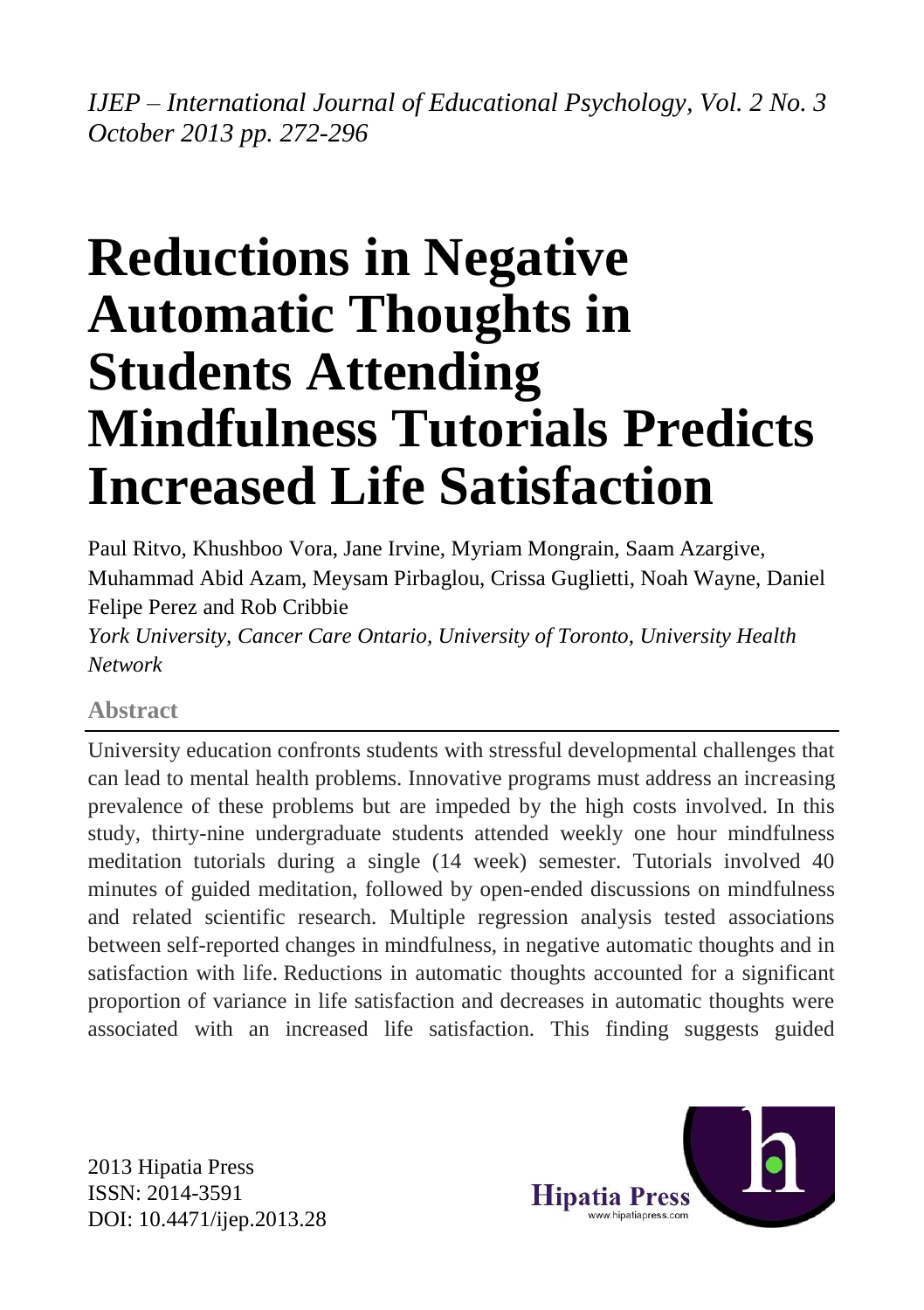# *IJEP – International Journal of Educational Psychology, Vol. 2 No. 3 October 2013 pp. 272-296*

meditation tutorials merit consideration in promoting student mental health on university campuses.

**Keywords:** Mindfulness, meditation, students, university education, well-being.



2013 Hipatia Press ISSN: 2014-3591 DOI: 10.4471/ijep.2013.28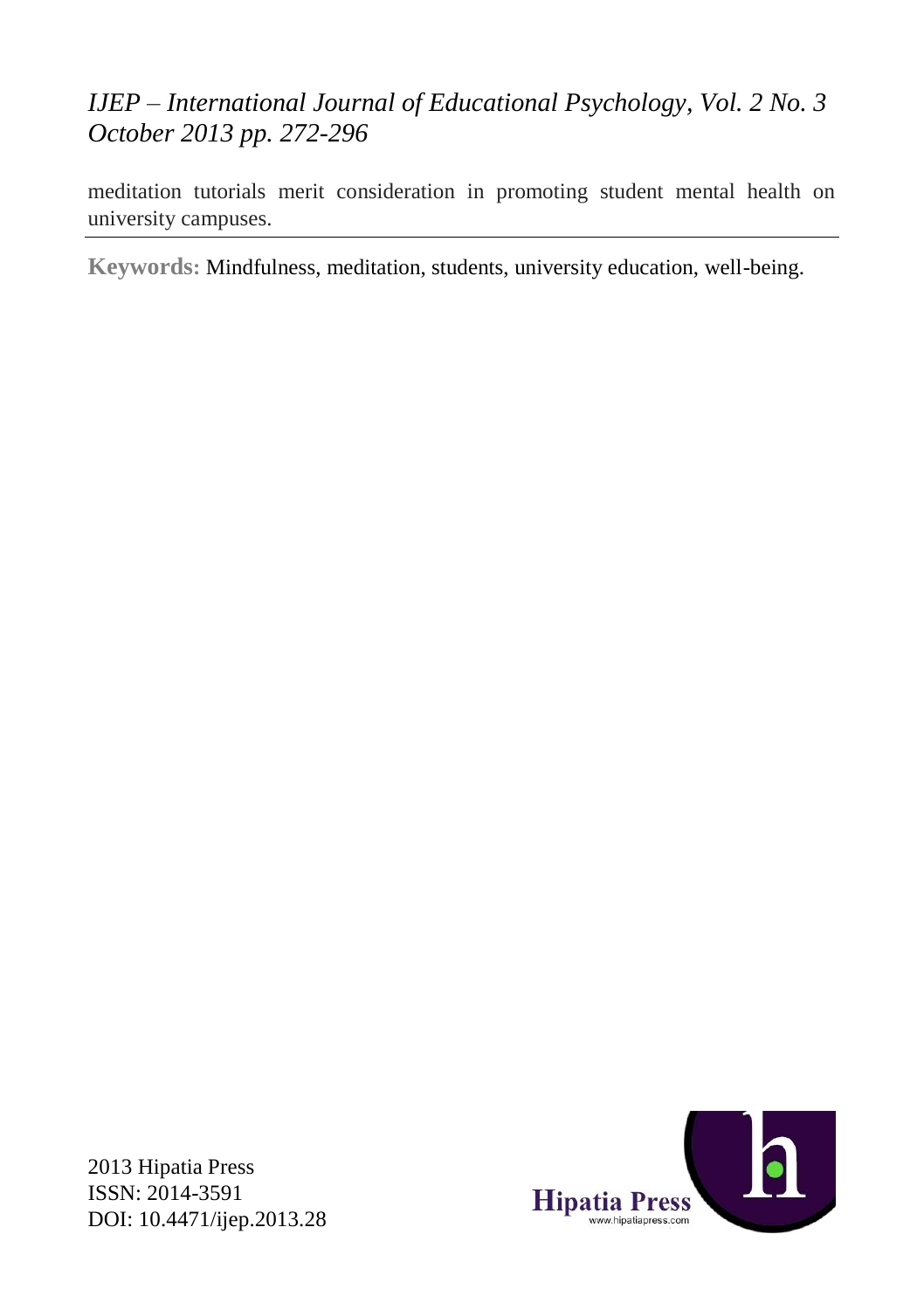*IJEP – International Journal of Educational Psychology, Vol. 2 No. 3 October 2013 pp. 272-296*

# **Las Reducciones en Pensamientos Automáticos Negativos en Estudiantes que Asisten a Tutorías de Meditación Plena Predice un Incremento en la Satisfacción de Vida**

Paul Ritvo, Khushboo Vora, Jane Irvine, Myriam Mongrain, Saam Azargive, Muhammad Abid Azam, Meysam Pirbaglou, Crissa Guglietti, Noah Wayne, Daniel Felipe Perez and Rob Cribbie

*York University, Cancer Care Ontario, University of Toronto, University Health Network*

#### **Resumen**

La educación universitaria requiere que los estudiantes se enfrenten a desafíos significativos del desarrollo que pueden conducir estrés y problemas de salud mental. Los programas innovadores necesitan responder a la creciente prevalencia de estos problemas pero se bloquean por sus costes elevados. En este estudio, treinta y nueve estudiantes asistieron a una hora semanal de tutorías de meditación de conciencia plena durante un semestre (14 semanas). Las tutorías consistían en sesiones de 40 minutos seguidas de discusiones abiertas sobre la conciencia plena e investigaciones científicas relacionadas. El análisis a través de regresiones múltiples destacó asociaciones entre los cambios auto-identifiados en relación a la conciencia plena, los pensamientos negativos automáticos, y la satisfacción con la vida. Este resultado sugiere que las tutorías de meditación guiada merecen una consideración en la promoción de la salud mental estudiantil en los campus universitarios.

**Palabras clave:** Conciencia plena, meditación, estudiantes, educación universitaria, bienestar

2013 Hipatia Press ISSN: 2014-3591 DOI: 10.4471/ijep.2013.28

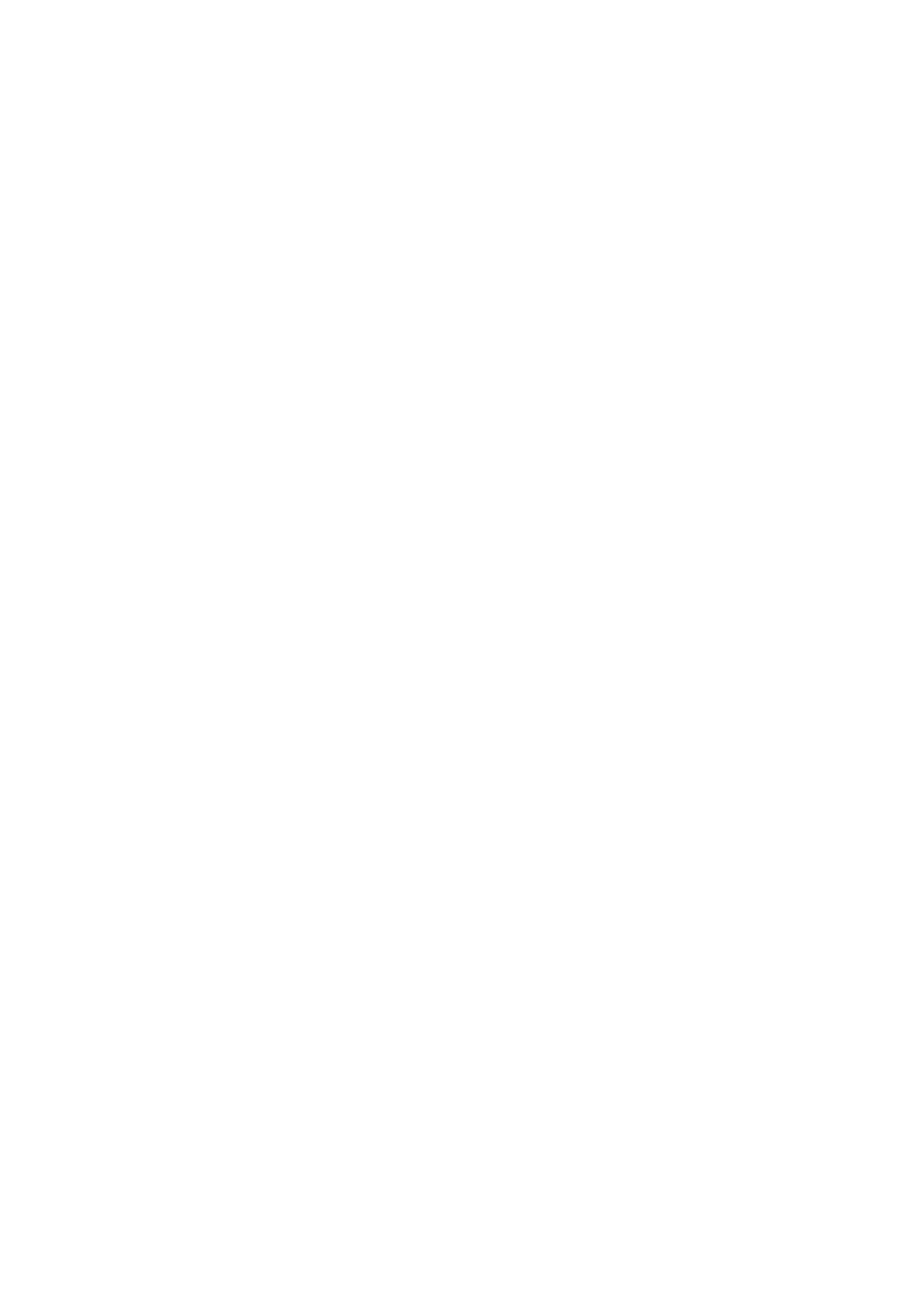n recent years, increasing attention has focused on mental health promotion on university campuses due to an alarmingly elevated prevalence of mental health problems. According to current estimates, almost one third of university students experience symptoms of depressed and anxious mood [\(Eisenberg, Gollust, Golberstein, & Hefner,](#page-16-0)  [2007\)](#page-16-0) and nearly one quarter display maladaptive perfectionist tendencies [\(Radhu et al., 2012\)](#page-23-0). As many students are engaging in developmental transitions to adulthood that include coping with new academic, interpersonal, and financial demands [\(Archer & Lamnin, 1985;](#page-13-0) [Abouserie,](#page-13-1)  [1994\)](#page-13-1), mental health promotion can equip students with adaptive coping resources specific to the stressors confronted. **I**

Although counseling services within universities are well established, the dilemma in higher education concerns the costs and inefficiencies of traditional counseling. According to a recent report on counseling services in Ontario colleges [\(Lees & Dietsche, 2012\)](#page-20-0), the growth of student enrolment in Ontario universities increased 26 percent between 2007-2012, while budget allocations for counseling resources rose only 4.6 percent. As a result, student-to-counselor ratios range from 1300-1500 students per counselor. Given these proportions, the development of group-based and autonomously practiced mental health promotion practices are an important alternative.

In searching for such approaches, mindfulness meditation has shown significant potential in terms of cost-effectiveness. Mindfulness-Based Stress Reduction (MBSR) [\(Kabat-Zinn, 1982\)](#page-19-0) has become a widely adopted therapeutic program in North America and Europe, introducing a secularized attention regulation practice that fosters moment-to-moment awareness [\(Kabat-Zinn, 2003;](#page-19-1) [Kabat-Zinn, 2011\)](#page-19-2). Ultimately, it promotes more objective perceptions less impeded by cognitive distortions and ruminations over past regrets and future uncertainties [\(Kabat-Zinn, 2003;](#page-19-1) [Kabat-Zinn,](#page-19-2)  [2011\)](#page-19-2). During mindfulness sessions, participants are instructed to focus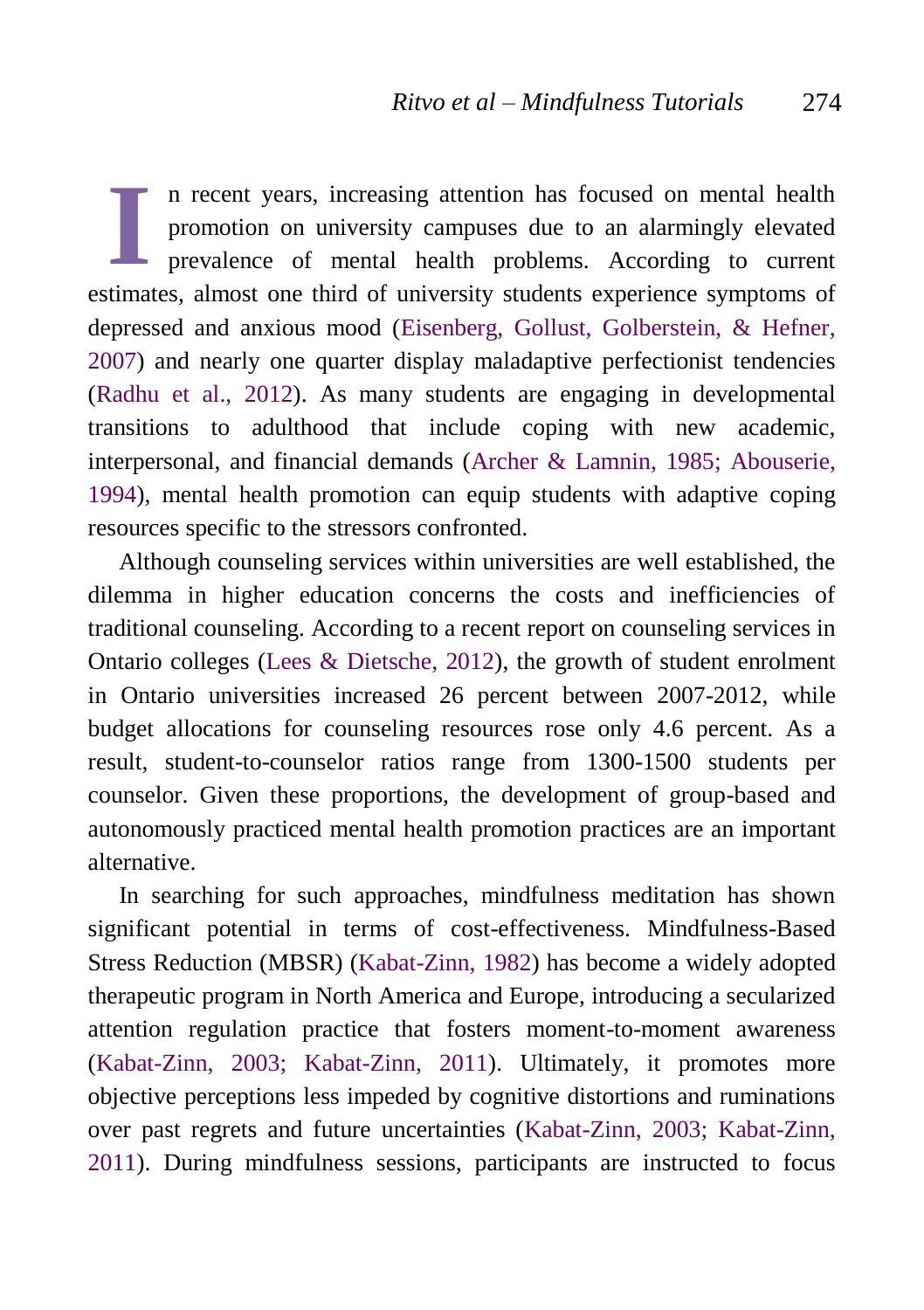attention on breathing sensations as they observe cognitions with an accepting and non-avoidant attitude [\(Bishop et al., 2004\)](#page-14-0).

Mindfulness meditation has been used in clinical and non-clinical settings to help individuals manage adverse health conditions, counteract anxiety & depression, and prevent depressive relapses [\(Davidson et al., 2003;](#page-16-1) [Fjorback,](#page-17-0)  [Arendt, Ørnbøl, Fink, & Walach, 2011;](#page-17-0) [Kabat-Zinn, 1982;](#page-19-0) [Kabat-Zinn et al.,](#page-19-3)  [1998;](#page-19-3) [Ledesma & Kumano, 2009;](#page-20-1) [Sipe & Eisendrath, 2012;](#page-24-0) [Teasdale et al.,](#page-25-0)  [2000\)](#page-25-0). Specific outcomes of participation include increased positive affect [\(Jain et al., 2007;](#page-19-4) [Schroevers & Brandsma, 2010\)](#page-24-1), increased self compassion [\(Chiesa & Serretti, 2009;](#page-15-0) [Keng, Smoski, Robins, Ekblad, & Brantley, 2012\)](#page-19-5), decreased rumination [\(Jain et al., 2007\)](#page-19-4) and decreased perceived stress [\(Lane, Seskevich, & Pieper, 2007;](#page-20-2) [Oman, Shapiro, Thoresen, Plante, &](#page-23-1)  [Flinders, 2008\)](#page-23-1). In addition to psychometric outcome research, neuroscientific evidence has linked mindfulness practice to improved attentional stability [\(Lutz et al., 2009\)](#page-21-0), cortical inhibition [\(Guglietti,](#page-18-0)  [Daskalakis, Radhu, Fitzgerald, & Ritvo, 2013\)](#page-18-0), better working memory capacity, and reduced mind wandering, evidenced by associated improvements on academic tests like the Graduate Record Exam (GRE) [\(Mrazek, Franklin, Phillips, Baird, & Schooler, 2013\)](#page-22-0). Given these favourable outcomes, mindfulness programs are beginning to be applied in educational environments [\(Broderick & Metz, 2009; Napoli, Krech, &](#page-14-1)  [Holley, 2005\)](#page-14-1).

Taken together, these observations prompted the study aim of assessing the effectiveness of a university-based weekly mindfulness tutorial program. In assessing variables associated with program participation, we were guided by a Cognitive Behaviour Therapy-based model that identifies negative automatic thoughts as an important therapeutic target. Since mindfulness training entails non-judgmental awareness of cognitions, coupled with a reorientation to present-awareness, the negative impacts of automatic thoughts can be reduced, even if cognitive content is not directly modified.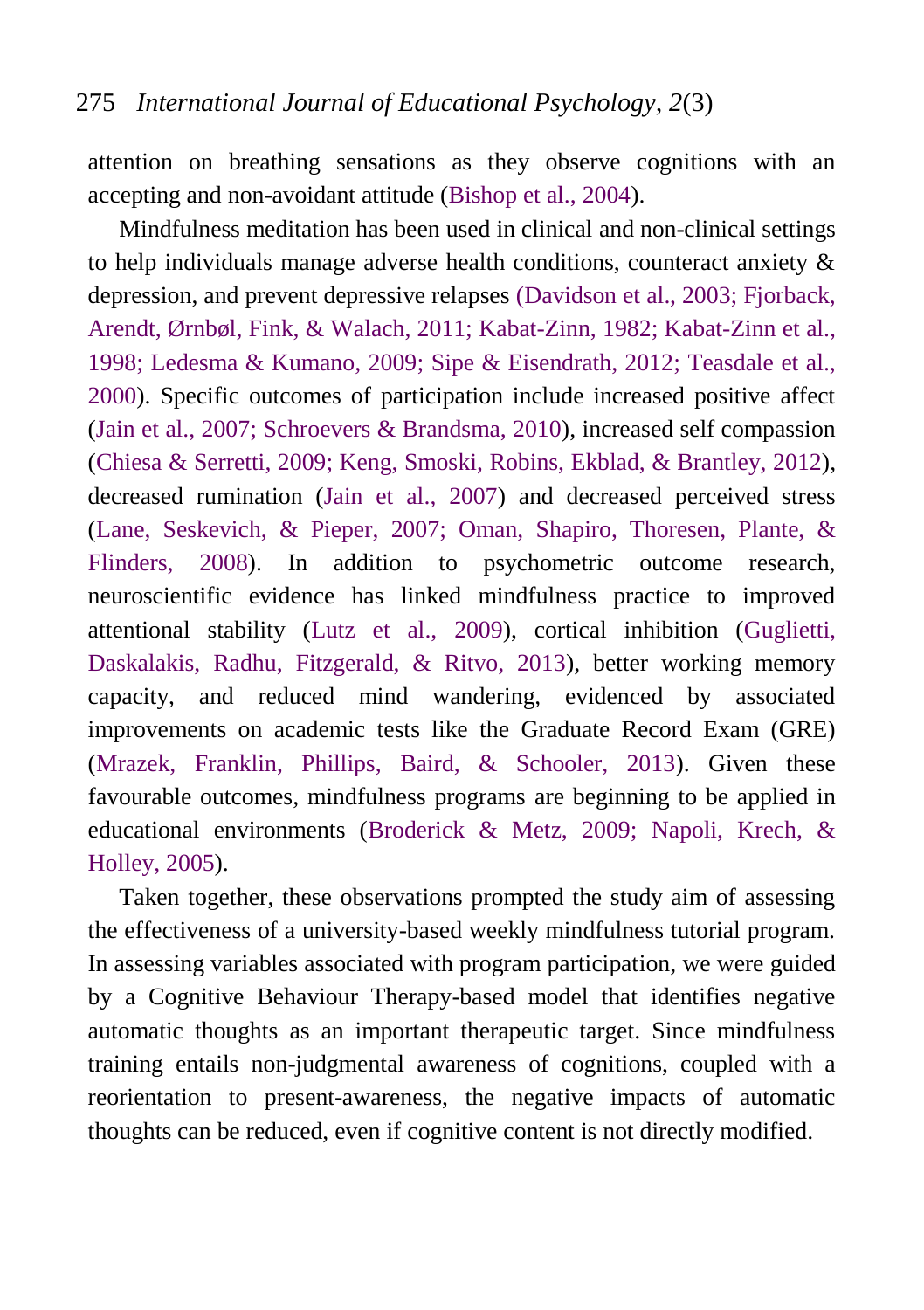We additionally assessed satisfaction with life as a global measure of mental health in this largely asymptomatic population given its importance as an outcome in university attendees. Overall, it was hypothesized that attendance in weekly mindfulness meditation sessions would improve student's mental health as indicated by reductions in negative automatic thinking and improvements in satisfaction with life.

#### **Methods**

#### **Participants**

 $N = 39$  participants, [11] males and [28] females, 17 years of age or older, currently enrolled at a university as part-or full-time students were recruited through postings on campus and in-class announcements including informational hand-outs. Recruitment took place in September 2012 with baseline measures administered in September and October, 2012 (T1) and follow-up measures administered during the later part of the semester (November-December) (T2).

#### **Intervention**

The tutorials involved mindfulness meditation with instructions for 40 minutes of meditation combined with brief talks about the practice and related research, altogether extending for  $\sim 60$  minutes Participants could attend tutorial sessions convenient to class schedules and were encouraged to attend via related email correspondence. Meditation tutorials were offered at two campus locations for one hour on Mondays and Wednesdays, and at two separate hours on Tuesday (four hours in total) led by a faculty member and/or graduate students who were experienced practitioners of mindfulness. Tutorial attendance was recorded at each session.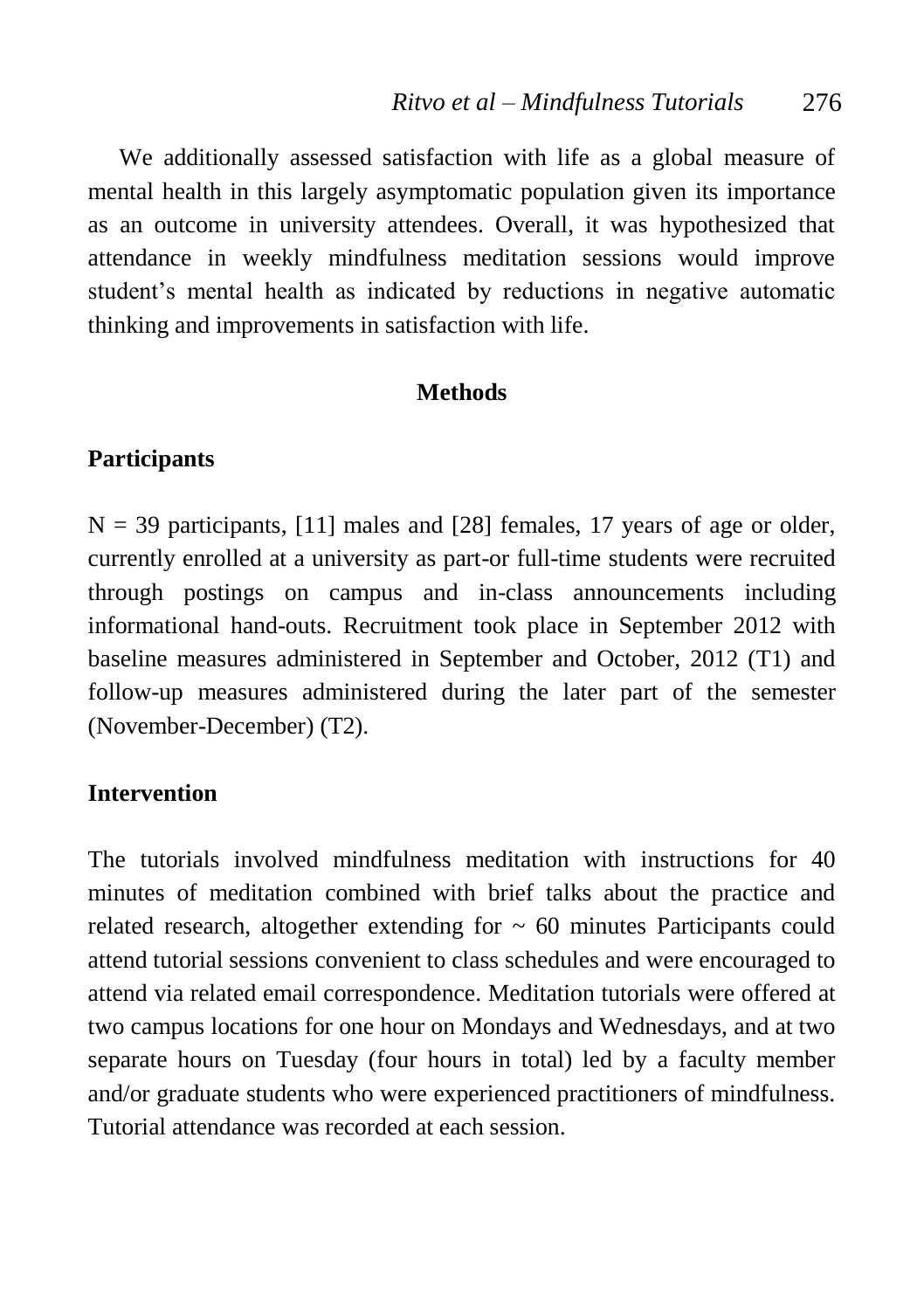# **Outcome Variables**

The demographics questionnaire focused on undergraduate study major, age, year of schooling, ethnicity, prior meditation experience (hours and frequency of practice), psychological disorders (current or past), psychological counseling (current or past) and use of psychotropic prescription medication (current or past). The psychometric questionnaires assessed anxiety and depression-related cognitions and satisfaction with life.

## **Anxiety and depression - related cognitions**

*Automatic thoughts questionnaire (ATQ)*. The ATQ was developed to evaluate four dimensions of automatic or frequently occurring negative selfstatements: a) personal maladjustment and desire for change; b) negative self-concepts and negative expectations; c) low self-esteem; d) helplessness [\(Hollon & Kendall, 1980\)](#page-18-1).

*Positive and negative affect scale (PNAS)*. The PNAS assesses two important mood dimensions with subscales consisting of 10 items each [\(Watson, Clark, & Tellegen, 1988\)](#page-26-0). Respondents' rate how they feel in a temporally graduated manner, i.e. right now, today, during the past few days, during the past week, during the past few weeks, during the past year and generally. For this study we chose to ask respondents to indicate how they feel right now, at the present moment. Internal consistency alpha rating for the positive affect portion is .88 and .87 for the negative affect portion of the scale.

*Mindfulness attention and awareness scale (MAAS*). The MAAS is a 15 item scale designed to examine a core characteristic of mindfulness defined as an open or receptive awareness and attention to what is taking place in the present moment [\(Brown & Ryan, 2003\)](#page-14-2). The MAAS was found to have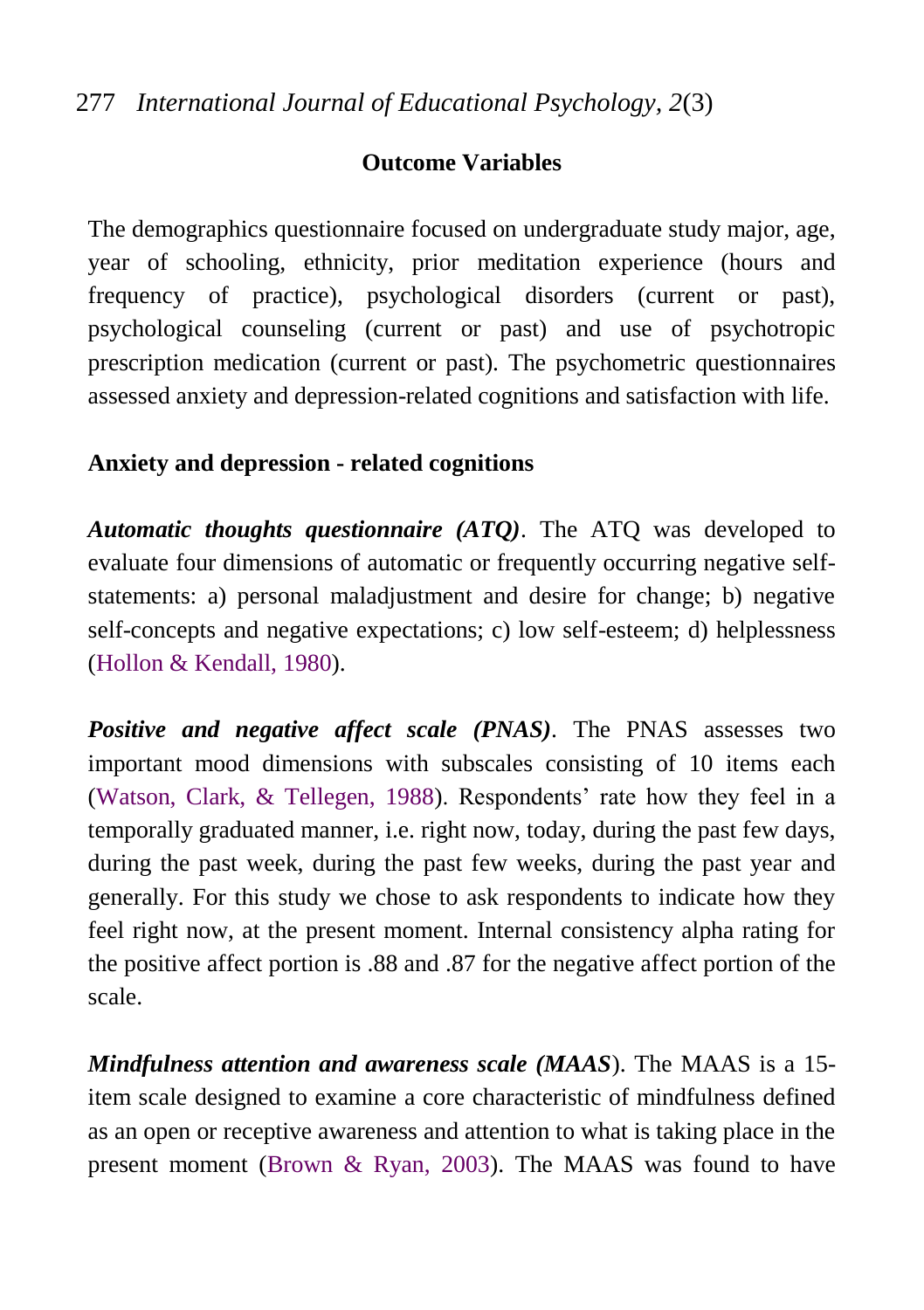good internal consistency, with alphas ranging of .82 and .87 in student and adult samples respectively and demonstrates convergent and discriminant correlations in the expected direction [\(Brown & Ryan, 2003\)](#page-14-2).

#### **Satisfaction with Life**

*Satisfaction with life scale (SWLS).* The SWLS assesses a respondents' satisfaction with life [\(Diener, Emmons, Larsen, & Griffin, 1985\)](#page-16-2). employing five items where each one is rated on a 7-point scale from *strongly disagree*  (1) to *strongly agree* (7). SWLS has a two-month test-retest correlation coefficient of .82, and a good internal consistency alpha coefficient of .87 [\(Diener et al., 1985\)](#page-16-2).

## **Statistical Analyses**

Multiple regression analysis was employed to test associations between changes in mindfulness and automatic thoughts, and the outcome of changes in satisfaction with life. The baseline variables were included as predictors rendering the interpretation of all posttest variables as the amount of change from pretest to posttest [\(Rausch, Maxwell & Kelley, 2003\)](#page-23-2).

#### **Results**

## **Pre-Post Means for the Psychological Outcomes**

Before conducting statistical analyses, all distributions were checked for normality and distributions were found to be normally distributed except for the Automatic Thoughts Questionnaire. The distribution for the latter was normalized with a logarithmic transformation. One participant did not complete the mindfulness measure at outcome, reducing the sample size for this variable to  $N = 39$  [\(Table 1\)](#page-10-0).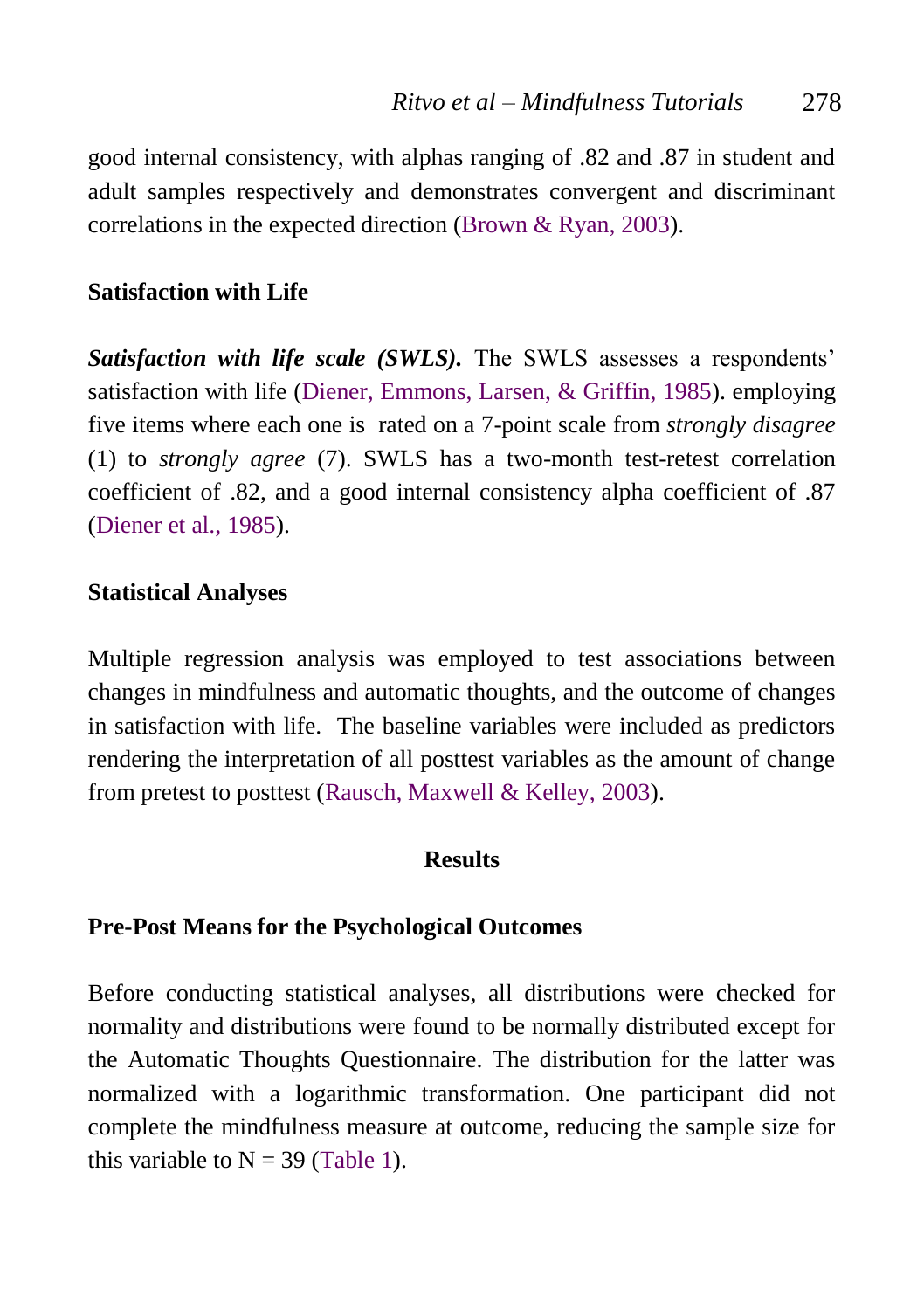| <i>Le-Lost means for the Esychological Outcomes</i> |                   |                |                              |  |  |
|-----------------------------------------------------|-------------------|----------------|------------------------------|--|--|
| Variable                                            | Pre Mean $(SD^a)$ | Post Mean (SD) | Paired Sample t-Test         |  |  |
|                                                     |                   |                |                              |  |  |
| ATO <sup>b</sup>                                    | 54.00 (22.62)     | 48.85 (21.15)  | $t(39) = 2.74$ , $p = .009$  |  |  |
|                                                     |                   |                |                              |  |  |
| $SWL^c$                                             | 21.32(6.43)       | 22.42(7.05)    | $t(39) = -1.88$ , $p = .067$ |  |  |
|                                                     |                   |                |                              |  |  |
| Mindfulness                                         | 62.33 (13.79)     | 65.05 (10.84)  | $t(38) = -1.63$ , $p = .110$ |  |  |
|                                                     |                   |                |                              |  |  |

*Pre-Post Means for the Psychological Outcomes*

<span id="page-10-0"></span>Table 1

Notes: <sup>a</sup>SD – Standard Deviation; <sup>b</sup>ATQ – Automatic Thoughts Questionnaire; <sup>c</sup>SWL – Satisfaction with Life

Study results suggest attendance at a mindfulness meditation tutorial was associated with reductions in negative automatic thoughts (Automatic Thoughts Questionnaire), which, in turn, predicted increased Satisfaction with Life, as assessed during the latter part of the 3-month semester. In other words, there was observed a significant reduction in negative automatic thoughts (ATQ, [Hollon and Kendall, 1980\)](#page-18-1) that was associated with a trend for improvement in Satisfaction with Life (SWLS, Diener, [Emmons, Larsen & Griffin, 1985\)](#page-16-2). This observation addressed the principal study prediction, notably that reductions in negative automatic thoughts would be associated with increases in satisfaction with life (SWLS, [Diener et](#page-16-2)  [al., 1985\)](#page-16-2). A multiple regression analysis tested those associations and used changes in mindfulness and automatic thoughts as predictors of changes in satisfaction with life. [Table 2](#page-11-0) summarizes the regression analyses. The overall model was significant  $(F(5, 38) = 23.997, p < .0001)$  but the only predictor variable that accounted for a significant amount of the variance in satisfaction with life at outcome was automatic thoughts whereby a greater decrease (i.e., improvement) in negative automatic thoughts was associated with a greater increase (i.e., improvement) in satisfaction with life  $\tau$  (38) = -2.64,  $p = .013$ . Mindfulness assessed as a separate variable was not predictive.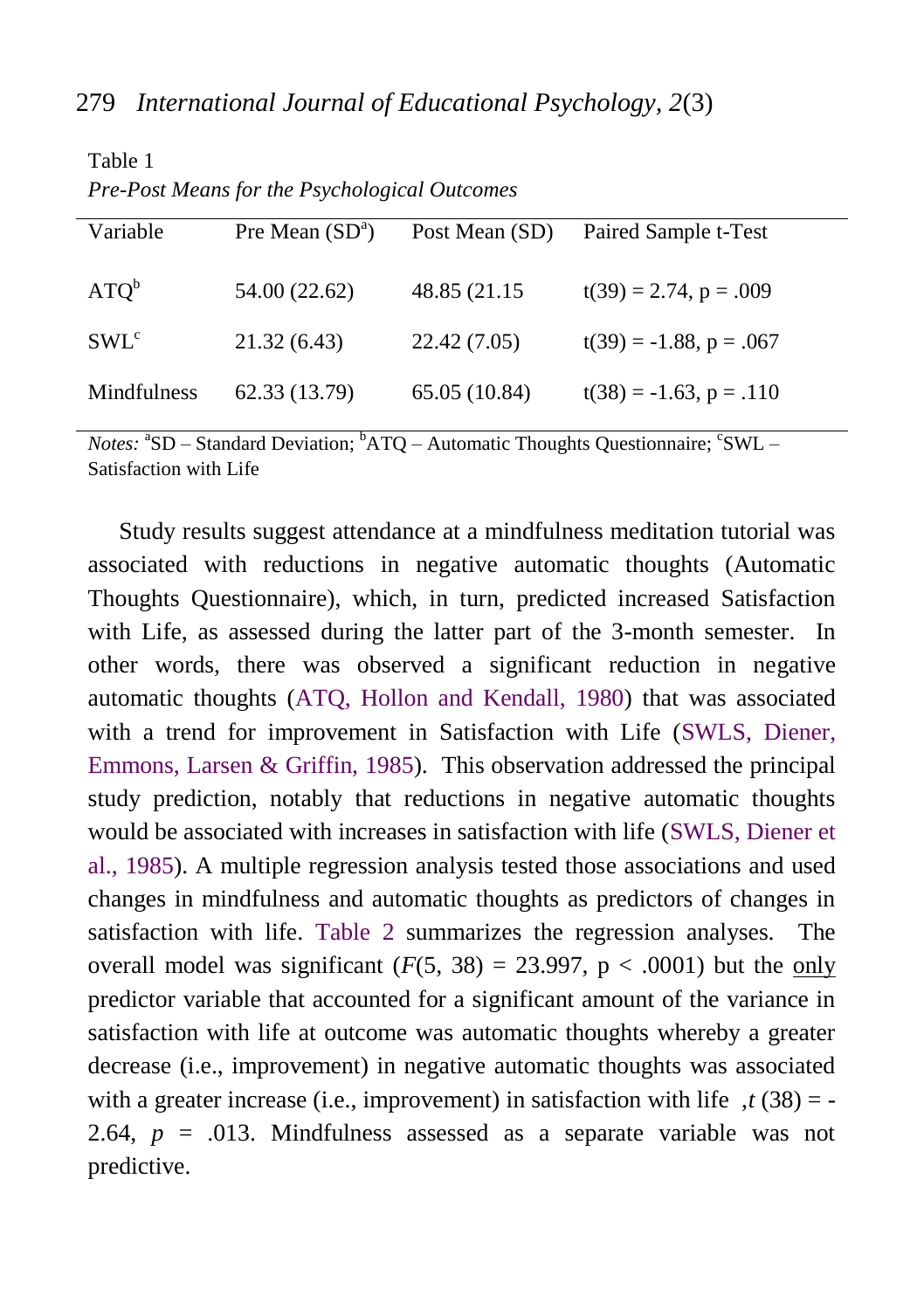<span id="page-11-0"></span>Table 2

| Predictor<br>Variable | Unstandardized<br>Beta | Std. <sup>a</sup> error | Standardized<br>Beta | p value |
|-----------------------|------------------------|-------------------------|----------------------|---------|
| Mindfulness           | $-129$                 | .077                    | $-.200$              | .101    |
| ATO <sup>b</sup>      | $-17.62$               | 6.68                    | $-.364$              | .013    |

*Regression Analysis for Satisfaction with Life Outcomes*

Notes: <sup>a</sup>Std. – Standard Error; <sup>b</sup>ATQ – Automatic Thoughts Questionnaire; Outcome variable was Satisfaction with Life

#### **Discussion**

Study results suggest attendance at a mindfulness meditation tutorial was associated with reductions in negative automatic thoughts (Automatic Thoughts Questionnaire) that predicted increased Satisfaction with Life. This finding follows the hypothesis that the mindfulness tutorial, fundamentally consisting of meditation practice, would help reduce tendencies to engage in nonproductive, self-pejorative cognitions that reduce well-being.

We did not find specific associations between tutorial attendance (more vs. less attendance) and changes in automatic thoughts or satisfaction with life. This could be because the amounts of mindfulness practice likely varied from estimates based on tutorial attendance, as subjects indicated they independently engaged in varying practice levels. Nonetheless, tutorial provision demonstrated a cost-effective way of engaging students in a mental health promoting practice. The attendance of  $N = 39$  students could have readily been scaled up to  $N = 80$  students or  $N = 160$  students without staffing changes. While results don't directly indicate the effectiveness of the mindfulness tutorial process, they indicate a positive adjustment process featuring the attenuation of negative automatic thoughts. While reductions in negative automatic thoughts might seem an intuitive intervention target, findings suggest systematic reductions were statistically associated with a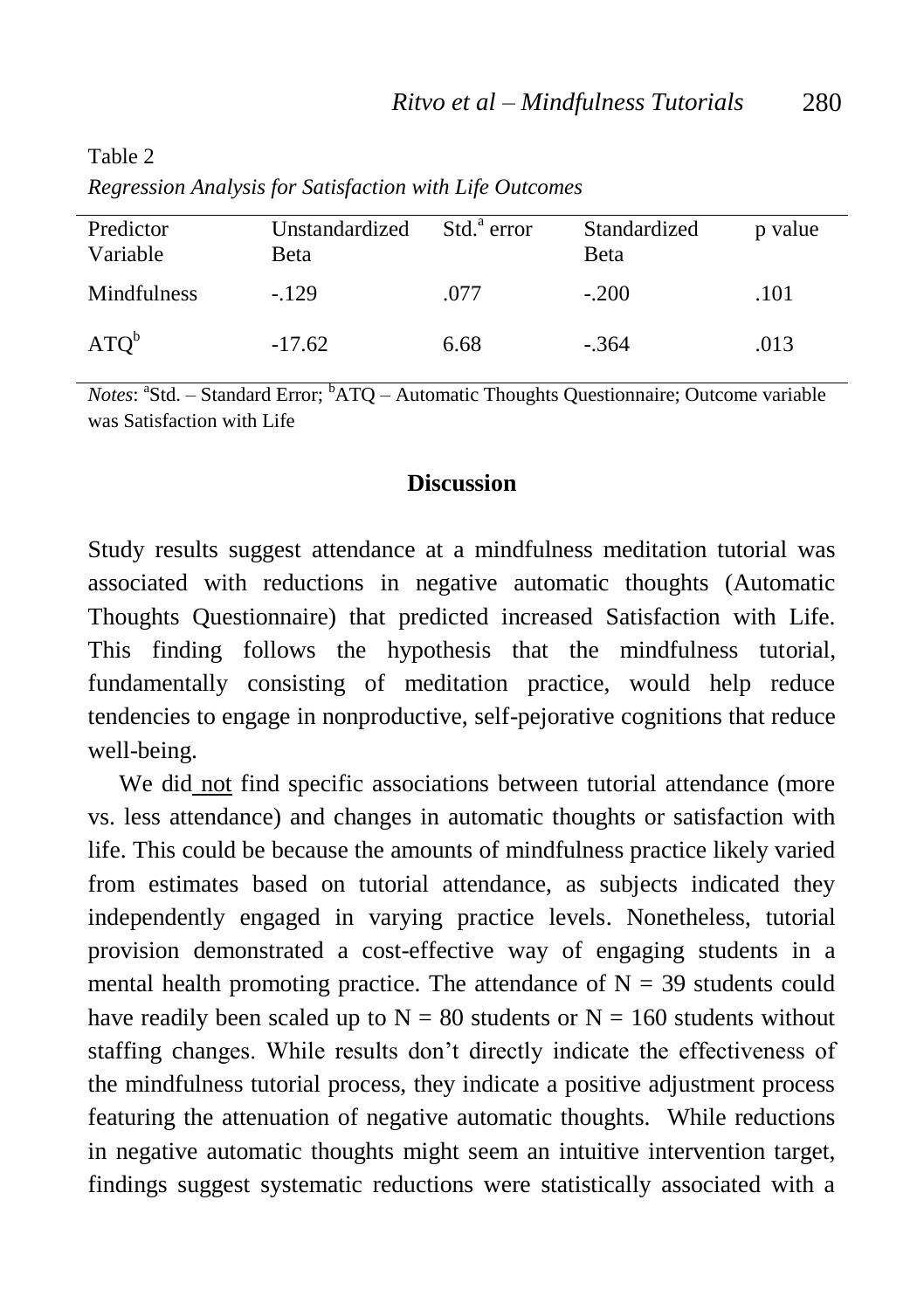desirable outcome, i.e. satisfaction with life in the academic context. Future studies of longer duration and careful cost accounting will be useful in analyzing the effect sizes of benefits, their association with the intervention and costs expended per obtained benefits.

Interestingly, although the tutorials were a focus, the Mindfulness Attention and Awareness Scale scores were not correlated with identified benefits. One explanation is the first impact of mindfulness practice is a sensitization effect that can be self-critical in nature such that individuals do not necessarily identify themselves as more mindful. Rather than more directly experiencing the self acceptance that can lead to more positive mood-related self report, their experience of negative mental states occur without the spiraling phenomena whereby pejorative reactions to negative observations are more injurious than the observations themselves.

Mindfulness activates the prefrontal cortex with subsequently increased production/delivery of glutamate [\(Cheramy & Romo, 1987\)](#page-14-3) stimulating the thalamus to increase secretions of gamma-aminobutyric acid (GABA) into the lateral posterior and geniculate nuclei [\(Armony & LeDoux, 2000;](#page-14-4) [Cornwall & Phillipson, 1988\)](#page-15-1). Increased GABA is hypothesized to selectively inhibit the visual cortex [\(Andrews, Halpern, & Purves, 1997\)](#page-13-2) and posterior superior parietal area [\(Bucci, Conley, & Gallagher, 1999\)](#page-14-5) permitting meditators to more selectively target stimuli, leading to enhanced focal attention [\(Newburg & Iversen, 2003\)](#page-22-1). Evidence has demonstrated decreased  $GABA_B$  receptor activity in individuals with neuropsychiatric diagnoses compared to healthy controls [\(Barnow et al., 2009;](#page-14-6) [Cryan &](#page-15-2)  [Kaupmann, 2005;](#page-15-2) [Daskalakis et al., 2002;](#page-15-3) [Daskalakis et al., 2008;](#page-15-4) [Fatemi,](#page-17-1)  [Folsom, & Thuras, 2011;](#page-17-1) [Ghose, Winter, McCarson, Tamminga, & Enna,](#page-17-2)  [2011;](#page-17-2) [Greenberg et al., 2000;](#page-17-3) [Ishikawa, Mizukami, Iwakiri, & Asada, 2005;](#page-18-2) [Klempan et al., 2009;](#page-20-3) [Levinson et al., 2010;](#page-20-4) [Levinson, Young, Fitzgerald, &](#page-20-5)  [Daskalakis, 2007;](#page-20-5) [Liu, Fitzgerald, Daigle, Chen, & Daskalakis, 2009;](#page-20-6) [Mizukami et al., 2002;](#page-21-1) [Mizukami et al., 2000;](#page-21-2) [Oblak, Gibbs, & Blatt, 2010;](#page-23-3) [Sequeira et al., 2009;](#page-24-2) [Zai, King, Wong, Barr, & Kennedy, 2005\)](#page-26-1) and,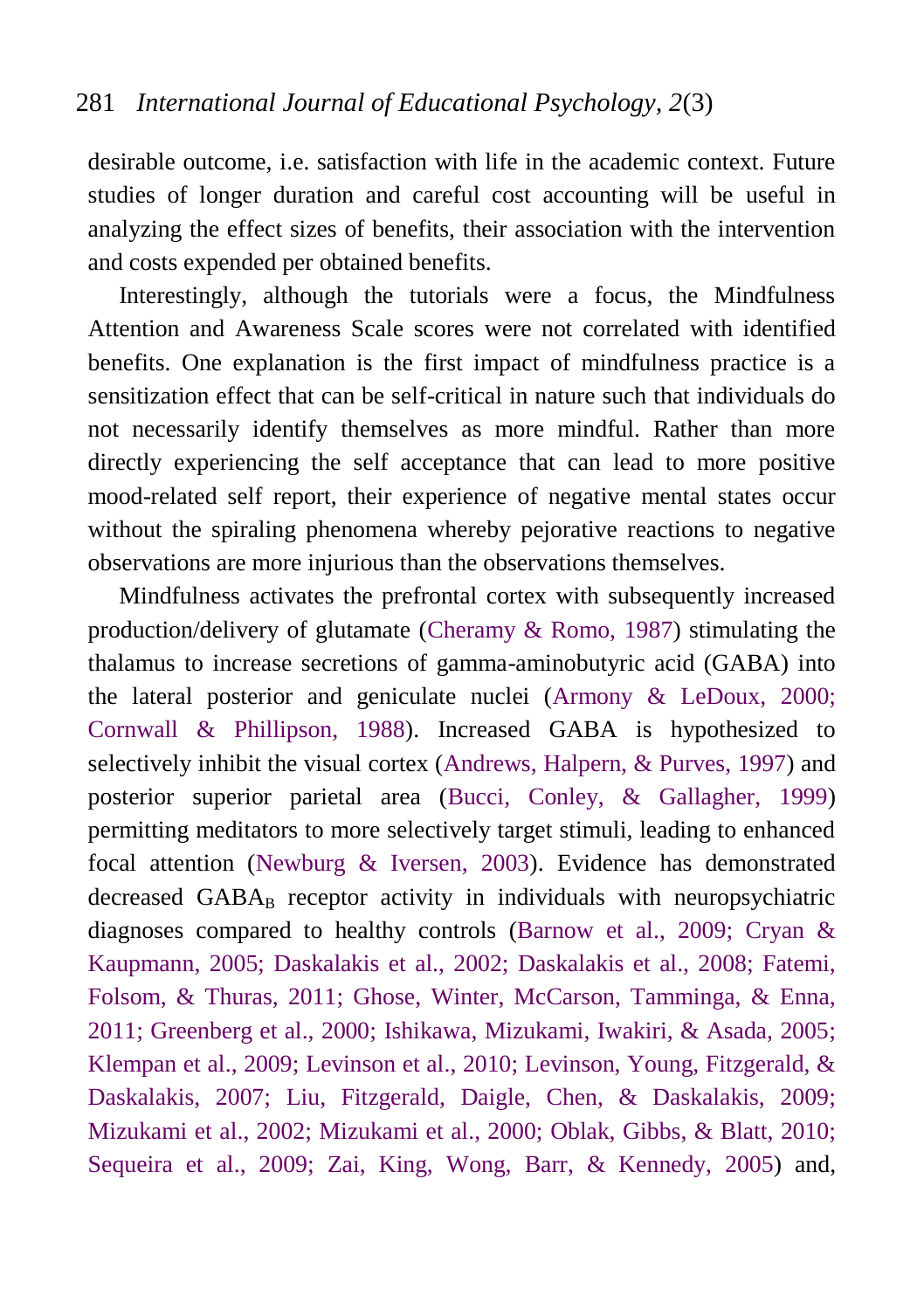conversely, increased  $GABA_B$ -mediated inhibition associated with clinical improvements attributed to cognitive behavioral therapy [\(Rhadu et al, 2012\)](#page-23-0), electroconvulsive therapy [\(Bajbouj et al., 2006\)](#page-14-7), repetitive TMS [\(Daskalakis](#page-16-3)  [et al., 2006\)](#page-16-3) and with clozapine treatment in schizophrenia [\(Liu et al., 2009;](#page-20-6) [Wu et al., 2011\)](#page-26-2).

Limitations of the current study are largely related to modest sample size, a brief (3 month) intervention and psychometric self-report. In future studies, more advanced designs will be implemented, including randomly allocated comparison groups, longer intervention and follow up periods and neurophysiological measures in combination with psychometric self-report.

#### **References**

- <span id="page-13-1"></span>Abouserie, R. (1994). Sources and levels of stress in relation to locus of control and self esteem in university students. *Educational Psychology, 14,* 323-330. doi: [10.1080/0144341940140306](http://www.tandfonline.com/doi/abs/10.1080/0144341940140306#.Uk9BPWTbIhE)
- Adlaf, E. M., Gliksman, L., Demers, A., & Newton-Taylor, B. (2001). The prevalence of elevated psychological distress among Canadian undergraduates: Findings from the 1998 Canadian Campus Survey. *Journal of American College Health, 50*(2), 67-72. [doi:](http://www.tandfonline.com/doi/abs/10.1080/07448480109596009?journalCode=vach20#.UlF7FGTbJ3c)  [10.1080/07448480109596009](http://www.tandfonline.com/doi/abs/10.1080/07448480109596009?journalCode=vach20#.UlF7FGTbJ3c)
- <span id="page-13-2"></span>Andrews, T. J., Halpern, S. D., & Purves, D. (1997). Correlated size variations in human visual cortex, lateral geniculate nucleus, and optic tract. *Journal of Neuroscience, 17*(8), 2859-2868.
- Arch, J. J., & Craske, M. G. (2006). Mechanisms of mindfulness: emotion regulation following a focused breathing induction*. Behavior Research and Therapy, 44*(12), 1849-1858. [doi:](http://psych.colorado.edu/~clinical/arch/docs/Arch%20&%20Craske,%202006%20mechanisms%20of%20mindfulness.pdf)  [10.1016/j.brat.2005.12.007](http://psych.colorado.edu/~clinical/arch/docs/Arch%20&%20Craske,%202006%20mechanisms%20of%20mindfulness.pdf)
- <span id="page-13-0"></span>Archer, J., & Lamnin, A. (1985). An investigation of personal and academic stressors on college campuses. *Journal of College Student Development, 26*(3), 210-215.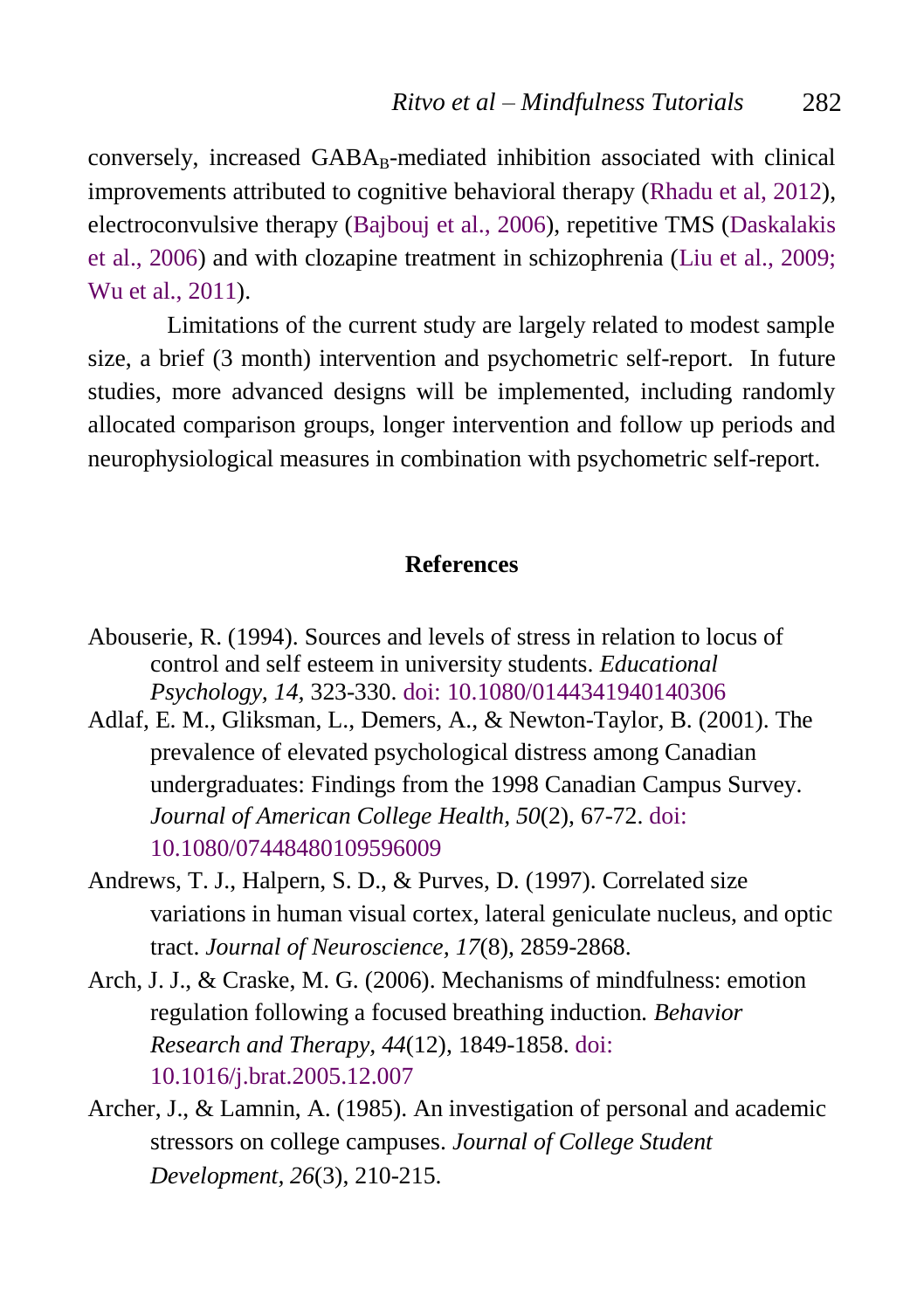- <span id="page-14-7"></span><span id="page-14-6"></span><span id="page-14-5"></span><span id="page-14-4"></span><span id="page-14-3"></span><span id="page-14-2"></span><span id="page-14-1"></span><span id="page-14-0"></span>283 *International Journal of Educational Psychology, 2*(3)
	- Armony, J. L., & LeDoux, J. E. (2000). *The New Cognitive Neurosciences*. Cambridge: MIT Press.
	- Bajbouj, M., Lang, U. E., Niehaus, L., Hellen, F. E., Heuser, I., & Neu, P. (2006). Effects of right unilateral electroconvulsive therapy on motor cortical excitability in depressive patients. *Journal of Psychiatric Research, 40*(4), 322-327. doi: [10.1016/j.jpsychires.2005.07.002](http://dx.doi.org/10.1016/j.jpsychires.2005.07.002)
	- Barnow, S., Volker, K. A., Moller, B., Freyberger, H. J., Spitzer, C., Grabe, H. J., & Daskalakis, Z. J. (2009). Neurophysiological correlates of borderline personality disorder: a transcranial magnetic stimulation study. *Biological Psychiatry, 65*(4), 313-318. doi: [10.1016/j.biopsych.2008.08.016](http://dx.doi.org/10.1016/j.biopsych.2008.08.016)
	- Baron Short, E., Kose, S., Mu, Q., Borckardt, J., Newberg, A., George, M. S., & Kozel, F. A. (2010). Regional brain activation during meditation shows time and practice effects: an exploratory FMRI study. *Evidence-Based Complementary and Alternative Medicine, 7*(1), 121- 127. doi: [10.1093/ecam/nem163](http://dx.doi.org/10.1093%2Fecam%2Fnem163)
	- Berger, H. (1930). *Journal of Psychology and Neurology, 40*, 160-179.
	- Bishop, S. R., Lau, M., Shapiro, S., Carlson, L., Anderson, N. D., Carmody, J., Devins, G. (2004). Mindfulness: A proposed operational definition. *Clinical Psychology-Science and Practice, 11*(3), 230-241. [doi:](http://onlinelibrary.wiley.com/doi/10.1093/clipsy.bph077/abstract)  [10.1093/clipsy.bph077](http://onlinelibrary.wiley.com/doi/10.1093/clipsy.bph077/abstract)
	- Broderick, P. C., & Metz, S. (2009). Learning to BREATHE: a pilot trial of a mindfulness curriculum for adolescents. *Advances in School Mental Health Promotion*, *2*, 35–46. [doi: 10.1080/1754730X.2009.9715696](http://www.tandfonline.com/doi/abs/10.1080/1754730X.2009.9715696#.UlGAp2TbJ3c)
	- Brown, K. W., & Ryan, R. M. (2003). The benefits of being present: Mindfulness and its role in psychological well-being. *Journal of Personality and Social Psychology*, *84*, 822-848.
	- Bucci, D. J., Conley, M., & Gallagher, M. (1999). Thalamic and basal forebrain cholinergic connections of the rat posterior parietal cortex. *NeuroReport, 10*(5), 941-945.
	- Cheramy, A., & Romo, R. (1987). Role of corticostriatal glutamatergic neurons in the presynaptic control of dopamine release. In M. Sandler,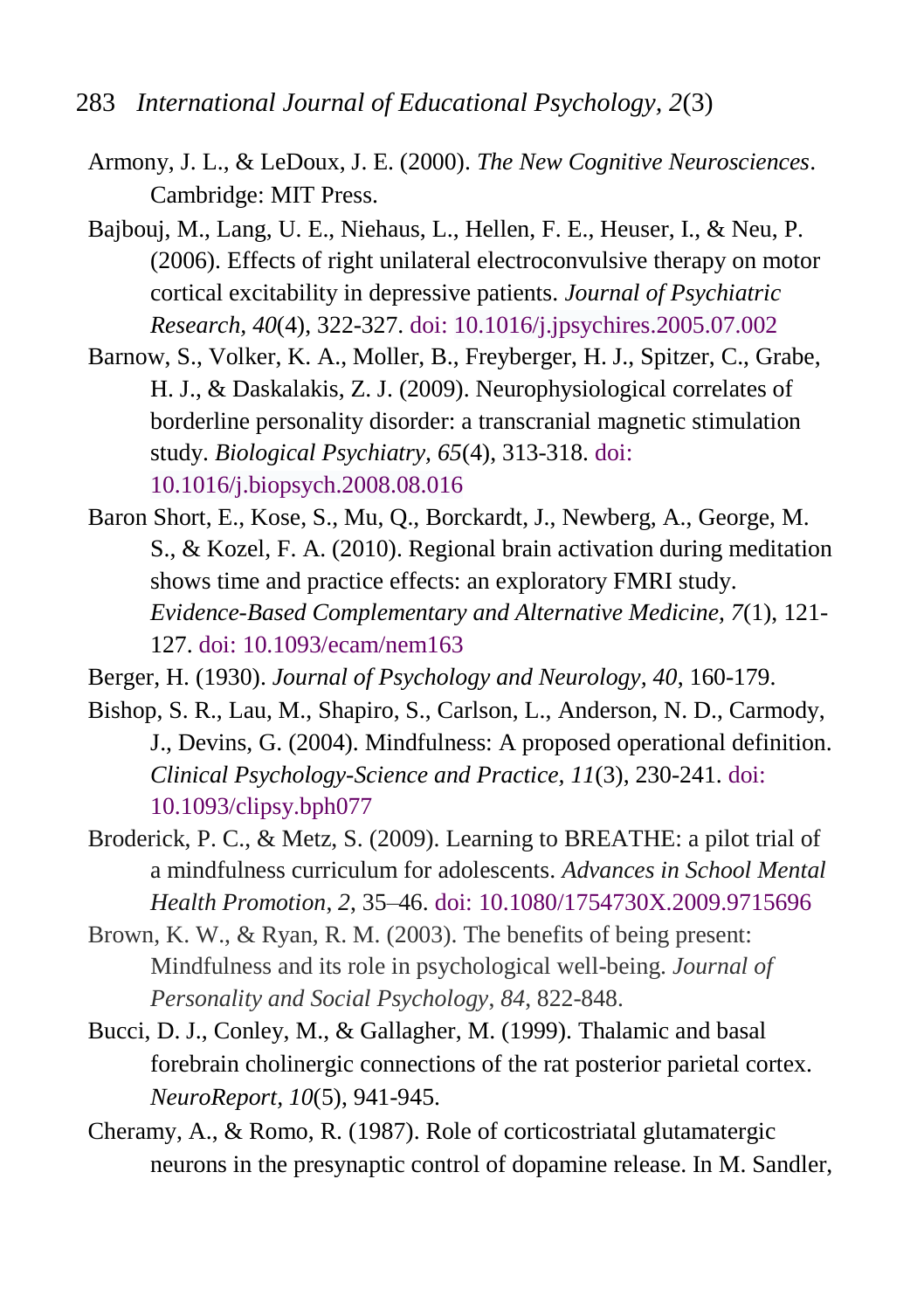C. Feuerstein & Scatton (Eds.) *Neurotransmitter Interactions in the Basal Ganglia*. New York: Raven Press.

- <span id="page-15-0"></span>Chiesa, A., & Serretti, A. (2009). Mindfulness-based stress reduction for stress management in healthy people: A review and meta-analysis. *Journal of Alternative and Complementary Medicine, 15*(5), 593-600.
- Cooper, N. R., Burgess, A. P., Croft, R. J., & Gruzelier, J. H. (2006). Investigating evoked and induced electroencephalogram activity in task-related alpha power increases during an internally directed attention task. *NeuroReport*, *17*(2), 205-208.
- Cooper, N. R., Croft, R. J., Dominey, S. J., Burgess, A. P., & Gruzelier, J. H. (2003). Paradox lost? Exploring the role of alpha oscillations during externally vs. internally directed attention and the implications for idling and inhibition hypotheses. *International Journal of Psychophysiology, 47*(1), 65-74.
- <span id="page-15-1"></span>Cornwall, J., & Phillipson, O. T. (1988). Mediodorsal and reticular thalamic nuclei receive collateral axons from prefrontal cortex and laterodorsal tegmental nucleus in the rat. *Neuroscience Letters, 88*(2), 121-126.
- Creswell, J. D., Way, B. M., Eisenberger, N. I., & Lieberman, M. D. (2007). Neural correlates of dispositional mindfulness during affect labeling. *Psychosomatic Medicine, 69*(6), 560-565. [doi:](http://www.ncbi.nlm.nih.gov/pubmed/17634566)  [10.1097/PSY.0b013e3180f6171f](http://www.ncbi.nlm.nih.gov/pubmed/17634566)
- <span id="page-15-2"></span>Cryan, J. F., & Kaupmann, K. (2005). Don't worry 'B' happy!: a role for GABA(B) receptors in anxiety and depression. *Trends in Pharmacological Sciences, 26*(1), 36-43.
- <span id="page-15-3"></span>Daskalakis, Z. J., Christensen, B. K., Chen, R., Fitzgerald, P. B., Zipursky, R. B., & Kapur, S. (2002). Evidence for impaired cortical inhibition in schizophrenia using transcranial magnetic stimulation. *Archives of General Psychiatry, 59*(4), 347-354.
- <span id="page-15-4"></span>Daskalakis, Z. J., Farzan, F., Barr, M. S., Rusjan, P. M., Favalli, G., Levinson, A. J., & Fitzgerald, P. B. (2008). Evaluating the relationship between long interval cortical inhibition, working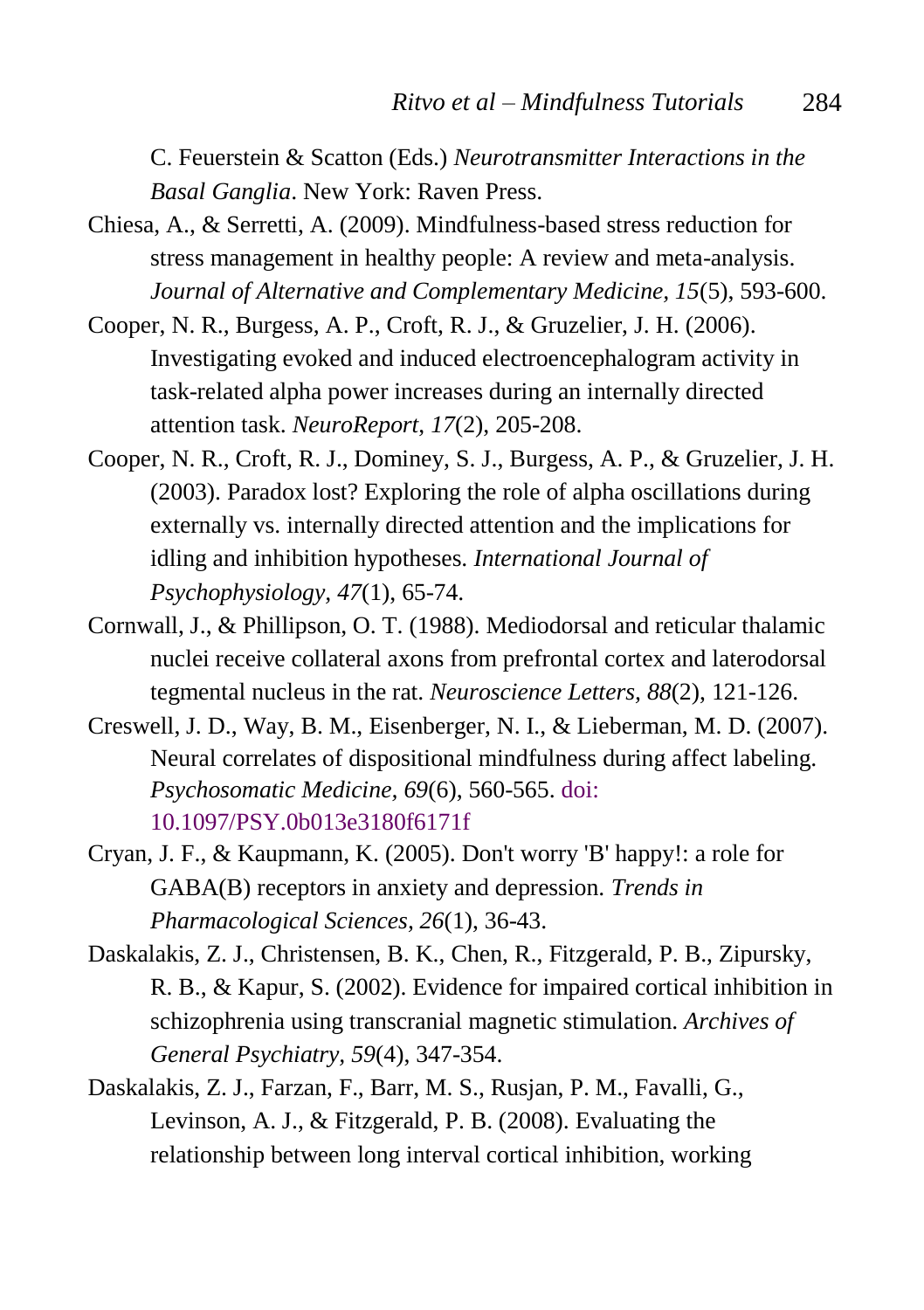285 *International Journal of Educational Psychology, 2*(3)

memory and gamma band activity in the dorsolateral prefrontal cortex. *Clinical EEG & Neuroscience Journal, 39*(3), 150-155.

- Daskalakis, Z. J., Fitzgerald, P. B., & Christensen, B. K. (2007). The role of cortical inhibition in the pathophysiology and treatment of schizophrenia. *Brain Research Reviews, 56*(2), 427-442.
- <span id="page-16-3"></span>Daskalakis, Z. J., Moller, B., Christensen, B. K., Fitzgerald, P. B., Gunraj, C., & Chen, R. (2006). The effects of repetitive transcranial magnetic stimulation on cortical inhibition in healthy human subjects. *Experimental Brain Research, 174*(3), 403-412.
- <span id="page-16-1"></span>Davidson, R. J., Kabat-Zinn, J., Schumacher, J., Rosenkranz, M., Muller, D., Santorelli, S. F., Sheridan, J. F. (2003). Alterations in brain and immune function produced by mindfulness meditation. *Psychosomatic Medicine, 65*(4), 564-570.
- DeFelipe, J., Conley, M., & Jones, E. (1986). Long-range focal collateralization of axons arising from corticocortical cells in monkey sensory-motor cortex. *The Journal of Neuroscience, 6*(12), 3749- 3766.
- <span id="page-16-2"></span>Diener, E., Emmons, R., Larsen, J., & Griffin, S. (1985). The Satisfaction With Life Scale. *J Personality Assessment*, 49(1), 71-75
- Duclos, S., Laird, J., Schneider, E., Sexter, H., Stern, L., & Van Lighten, O. (1989). Emotion specific effects of facial expression and posture on emotional experience. *Journal of Personality and Social Psychology, 57*(1), 100-108.
- <span id="page-16-0"></span>Eisenberg, D., Gollust, S. E., Golberstein, E., & Hefner, J. L. (2007). Prevalence and correlates of depression, anxiety, and suicidality among university students. *American Journal of Orthopsychiatry, 77*(4), 534-542. doi: [10.1037/0002-9432.77.4.534](http://onlinelibrary.wiley.com/doi/10.1037/0002-9432.77.4.534/abstract)
- Ekman, P. (1992). Facial expressions of emotion: an old controversy and new findings. *Philosophical Transactions of the Royal Society of London. Series B, Biological Sciences, 335*(1273), 63-69[. doi:](http://www.jstor.org/discover/10.2307/55476?uid=3737952&uid=2&uid=4&sid=21102804432817)  [10.1098/rstb.1992.0008](http://www.jstor.org/discover/10.2307/55476?uid=3737952&uid=2&uid=4&sid=21102804432817).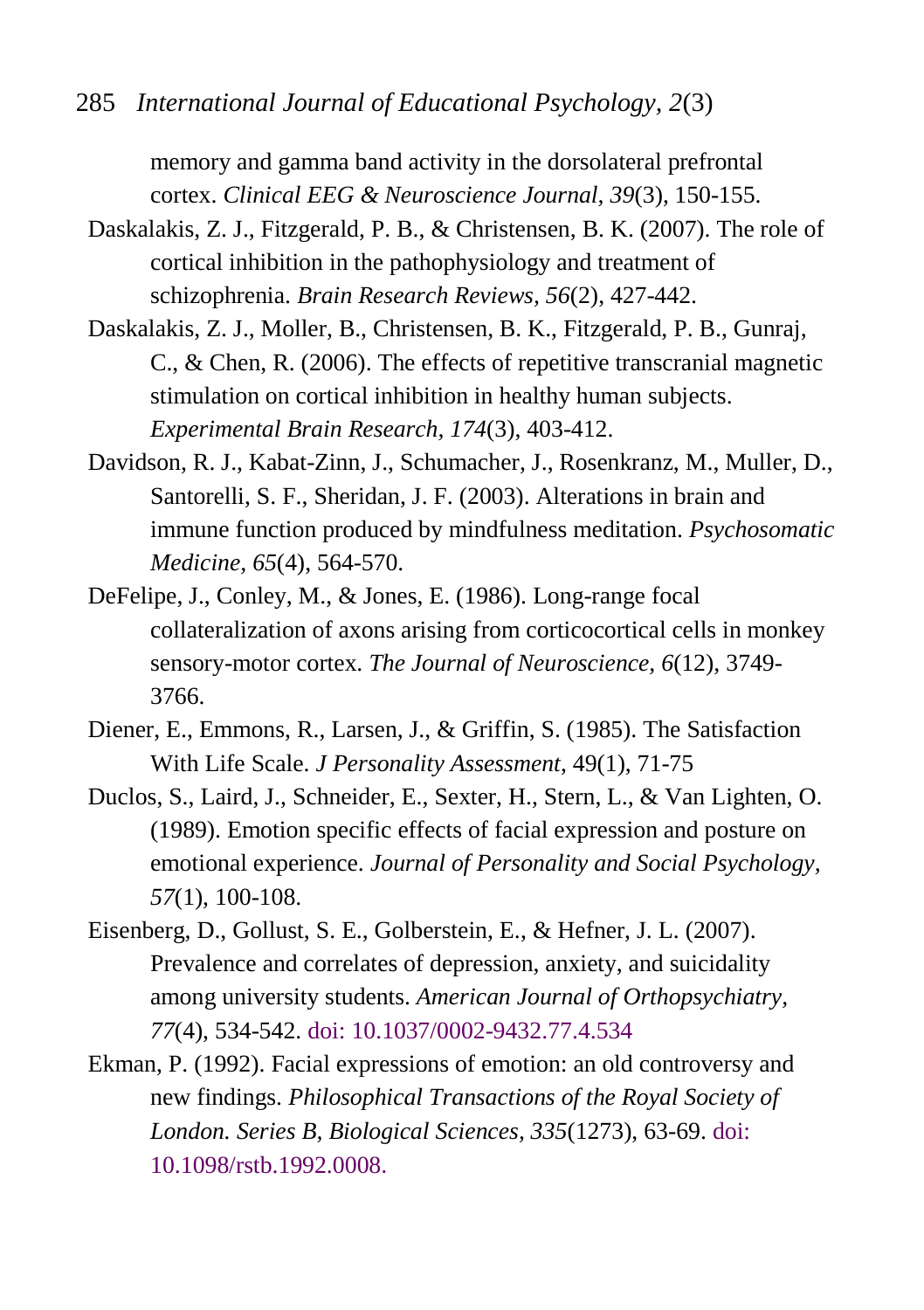- Ekman, P. (1993). Facial expression and emotion. *American Psychologist, 48*(4), 384-392. doi: [10.1037/0003-066X.48.4.384](http://psycnet.apa.org/index.cfm?fa=buy.optionToBuy&uid=1993-32252-001)
- Ekman, P., & Davidson, R. J. (1993). Voluntary smiling changes regional brain activity. *Psychological Science, 4*(5), 342-345. doi: [10.1111/j.1467-9280.1993.tb00576.x.](http://pss.sagepub.com/content/4/5/342.sh?patientinform-links=yes&legid=sppss;4/5/342)
- Elias, A., & Wilson, A. (1995). Serum hormonal concentrations following transcendental meditation - potential role of gamma aminobutyric acid. *Medical Hypotheses, 44*(4), 287-291. doi**:** [10.1016/0306-](http://biblio.noetic.org/search.php?sqlQuery=SELECT%20author%2C%20title%2C%20type%2C%20year%2C%20publication%2C%20abbrev_journal%2C%20volume%2C%20issue%2C%20pages%2C%20keywords%2C%20abstract%2C%20address%2C%20corporate_author%2C%20thesis%2C%20publisher%2C%20place%2C%20editor%2C%20language%2C%20summary_language%2C%20orig_title%2C%20series_editor%2C%20series_title%2C%20abbrev_series_title%2C%20series_volume%2C%20series_issue%2C%20edition%2C%20issn%2C%20isbn%2C%20medium%2C%20area%2C%20expedition%2C%20conference%2C%20notes%2C%20approved%2C%20call_number%2C%20serial%20FROM%20refs%20WHERE%20serial%20%3D%2015598%20ORDER%20BY%20author%2C%20year%20DESC%2C%20publication&client=&formType=sqlSearch&submit=Display&viewType=&showQuery=0&showLinks=1&showRows=5&rowOffset=&wrapResults=1&citeOrder=&citeStyle=APA&exportFormat=RIS&exportType=html&exportStylesheet=&citeType=html&headerMsg=) [9877\(95\)90181-7](http://biblio.noetic.org/search.php?sqlQuery=SELECT%20author%2C%20title%2C%20type%2C%20year%2C%20publication%2C%20abbrev_journal%2C%20volume%2C%20issue%2C%20pages%2C%20keywords%2C%20abstract%2C%20address%2C%20corporate_author%2C%20thesis%2C%20publisher%2C%20place%2C%20editor%2C%20language%2C%20summary_language%2C%20orig_title%2C%20series_editor%2C%20series_title%2C%20abbrev_series_title%2C%20series_volume%2C%20series_issue%2C%20edition%2C%20issn%2C%20isbn%2C%20medium%2C%20area%2C%20expedition%2C%20conference%2C%20notes%2C%20approved%2C%20call_number%2C%20serial%20FROM%20refs%20WHERE%20serial%20%3D%2015598%20ORDER%20BY%20author%2C%20year%20DESC%2C%20publication&client=&formType=sqlSearch&submit=Display&viewType=&showQuery=0&showLinks=1&showRows=5&rowOffset=&wrapResults=1&citeOrder=&citeStyle=APA&exportFormat=RIS&exportType=html&exportStylesheet=&citeType=html&headerMsg=).
- Elias, A., Guich, S., & Wilson, A. (2000). Ketosis with enhanced GABAergic tone promotes physiological changes in transcendental meditation. *Medical Hypotheses, 54*(4), 660-662. doi**:** [10.1016/0306-](http://biblio.noetic.org/search.php?sqlQuery=SELECT%20author%2C%20title%2C%20type%2C%20year%2C%20publication%2C%20abbrev_journal%2C%20volume%2C%20issue%2C%20pages%2C%20keywords%2C%20abstract%2C%20address%2C%20corporate_author%2C%20thesis%2C%20publisher%2C%20place%2C%20editor%2C%20language%2C%20summary_language%2C%20orig_title%2C%20series_editor%2C%20series_title%2C%20abbrev_series_title%2C%20series_volume%2C%20series_issue%2C%20edition%2C%20issn%2C%20isbn%2C%20medium%2C%20area%2C%20expedition%2C%20conference%2C%20notes%2C%20approved%2C%20call_number%2C%20serial%20FROM%20refs%20WHERE%20serial%20%3D%2015560%20ORDER%20BY%20author%2C%20year%20DESC%2C%20publication&client=&formType=sqlSearch&submit=Display&viewType=&showQuery=0&showLinks=1&showRows=5&rowOffset=&wrapResults=1&citeOrder=&citeStyle=APA&exportFormat=RIS&exportType=html&exportStylesheet=&citeType=html&headerMsg=) [9877\(95\)90181-7](http://biblio.noetic.org/search.php?sqlQuery=SELECT%20author%2C%20title%2C%20type%2C%20year%2C%20publication%2C%20abbrev_journal%2C%20volume%2C%20issue%2C%20pages%2C%20keywords%2C%20abstract%2C%20address%2C%20corporate_author%2C%20thesis%2C%20publisher%2C%20place%2C%20editor%2C%20language%2C%20summary_language%2C%20orig_title%2C%20series_editor%2C%20series_title%2C%20abbrev_series_title%2C%20series_volume%2C%20series_issue%2C%20edition%2C%20issn%2C%20isbn%2C%20medium%2C%20area%2C%20expedition%2C%20conference%2C%20notes%2C%20approved%2C%20call_number%2C%20serial%20FROM%20refs%20WHERE%20serial%20%3D%2015560%20ORDER%20BY%20author%2C%20year%20DESC%2C%20publication&client=&formType=sqlSearch&submit=Display&viewType=&showQuery=0&showLinks=1&showRows=5&rowOffset=&wrapResults=1&citeOrder=&citeStyle=APA&exportFormat=RIS&exportType=html&exportStylesheet=&citeType=html&headerMsg=).
- <span id="page-17-1"></span>Fatemi, S. H., Folsom, T. D., & Thuras, P. D. (2011). Deficits in GABA(B) receptor system in schizophrenia and mood disorders: a postmortem study. *Schizophronia Research, 128*(1-3), 37-43. [doi: S0920-](http://www.ncbi.nlm.nih.gov/pmc/articles/PMC3085603/) [9964\(11\)00019-3](http://www.ncbi.nlm.nih.gov/pmc/articles/PMC3085603/).
- <span id="page-17-0"></span>Fjorback, L. O., Arendt, M., Ornbol, E., Fink, P., & Walach, H. (2011). Mindfulness-Based stress reduction and mindfulness-based cognitive therapy - a systematic review of randomized controlled trials. *Acta Psychiatrica Scandinavica, 124*(2), 102-119. doi: [10.1111/j.1600-](http://www.ncbi.nlm.nih.gov/pubmedhealth/PMH0033031/) [0447.2011.01704.x](http://www.ncbi.nlm.nih.gov/pubmedhealth/PMH0033031/).
- Franek, M., Vaculin, S., & Rokyta, R. (2004). GABA(B) receptor agonist baclofen has non-specific antinociceptive effect in the model of peripheral neuropathy in the rat. *Physiological Research, 53*(3), 351- 355.
- <span id="page-17-2"></span>Ghose, S., Winter, M. K., McCarson, K. E., Tamminga, C. A., & Enna, S. J. (2011). The GABAB receptor as a target for antidepressant drug action. *British Journal of Pharmacology, 162*(1), 1-17. doi: BPH1004.
- <span id="page-17-3"></span>Greenberg, B. D., Ziemann, U., Cora-Locatelli, G., Harmon, A., Murphy, D. L., Keel, J. C., & Wassermann, E. M. (2000). Altered cortical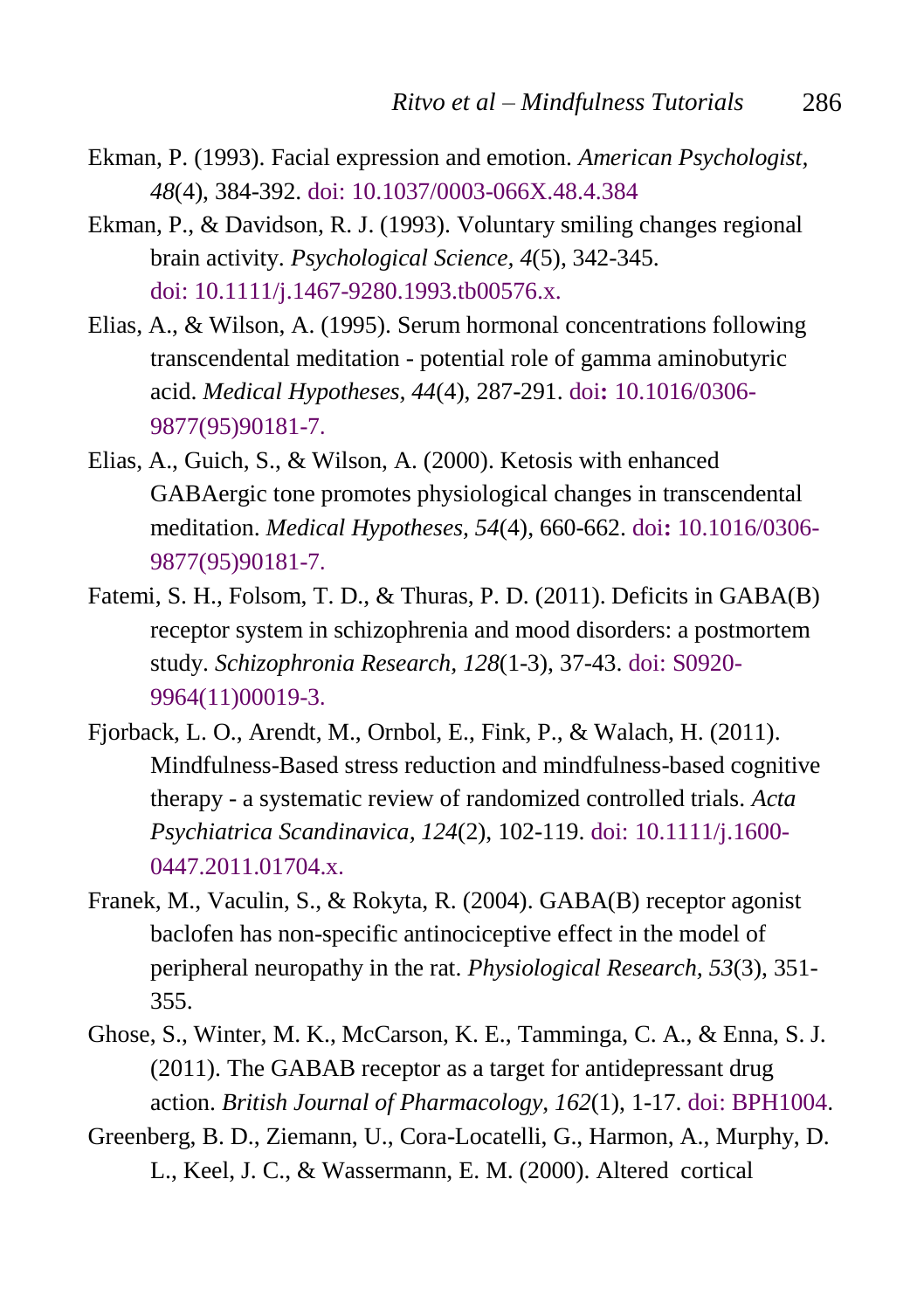287 *International Journal of Educational Psychology, 2*(3)

excitability in obsessive-compulsive disorder. *Neurology, 54*(1), 142- 147. doi: [10.1212/WNL.54.1.142](http://europepmc.org/abstract/MED/10636140).

- <span id="page-18-0"></span>Guglietti, C.L., Daskalakis, Z.J., Radhu, N., Fitzgerald, P.B., & Ritvo, P. (2012). Meditation-related Increases in GABA B modulated cortical inhibition. *Brain Stimulation, 6*(3), 397-402. [doi:](http://www.ncbi.nlm.nih.gov/pubmed/23022436)  [10.1016/j.brs.2012.08.005.](http://www.ncbi.nlm.nih.gov/pubmed/23022436)
- Hajcak, G., Dunning, J. P., & Foti, D. (2007). Neural response to emotional pictures is unaffected by concurrent task difficulty: an event-related potential study. *Behavioral Neuroscience, 121*(6), 1156-1162. [doi:](http://psycnet.apa.org/index.cfm?fa=buy.optionToBuy&uid=2007-18058-002)  [2007-18058-002.](http://psycnet.apa.org/index.cfm?fa=buy.optionToBuy&uid=2007-18058-002)
- Hariri, A. R., Mattay, V. S., Tessitore, A., Fera, F., & Weinberger, D. R. (2003). Neocortical modulation of the amygdala response to fearful stimuli. *Biological Psychiatry, 53*(6), 494-501. [doi:](http://www.biologicalpsychiatryjournal.com/article/S0006-3223(02)01786-9/abstract)  [S0006322302017869](http://www.biologicalpsychiatryjournal.com/article/S0006-3223(02)01786-9/abstract).
- Hebert, R., Lehmann, D., Tan, G., Travis, F., & Arenander, A. (2005). Enhanced EEG alpha time-domain phase synchrony during Transcendental meditation: Implications for cortical integration theory. *Signal Processing, 85*, 2213-2232. [doi:](http://www.totalbrain.ch/?page_id=101)  [10.1016/j.sigpro.2005.07.009](http://www.totalbrain.ch/?page_id=101).
- Hess, U., Banse, R, Kappas, A. (1995). The intensity of facial expression is determined by underlying affective state and social situation. *Journal of Personality and Social Psychology, 69*(2), 280-288. [doi:](http://psycnet.apa.org/index.cfm?fa=buy.optionToBuy&id=1995-43636-001) [10.1037/0022-3514.69.2.280](http://psycnet.apa.org/index.cfm?fa=buy.optionToBuy&id=1995-43636-001).

<span id="page-18-1"></span>Hollon, S. D., & Kendall, P. C. (1980). Cognitive self-statements in depression: Development of an automatic thoughts questionnaire. *Cognitive Therapy and Research*, 4, 383-395.

<span id="page-18-2"></span>Ishikawa, M., Mizukami, K., Iwakiri, M., & Asada, T. (2005). Immunohistochemical and immunoblot analysis of gammaaminobutyric acid B receptor in the prefrontal cortex of subjects with schizophrenia and bipolar disorder. *Neuroscience Letters, 383*(3), 272-277. [doi: S0304-3940\(05\)00417-9](http://www.sciencedirect.com/science/article/pii/S0304394005004179).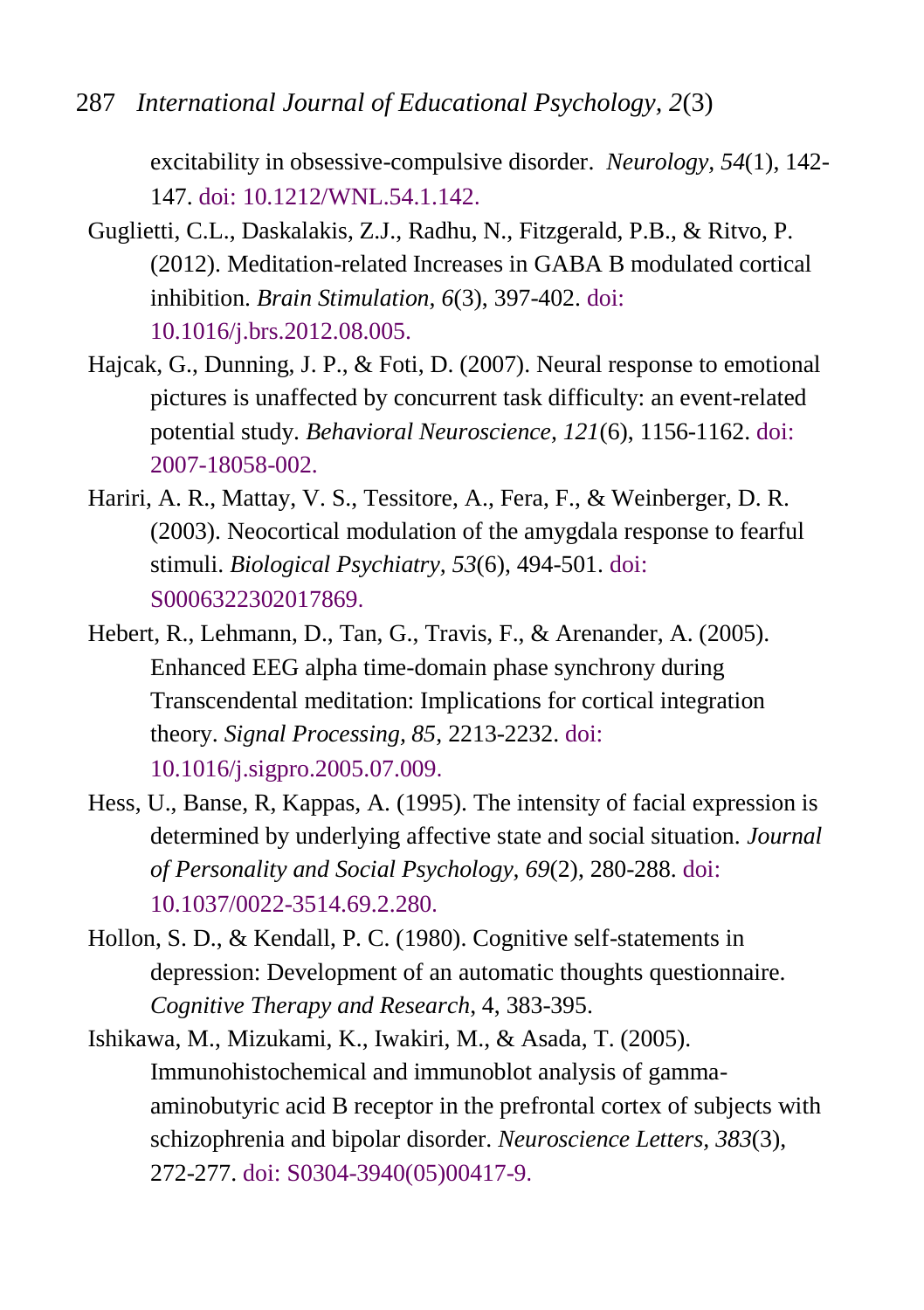- Izard, C. E. (1990). Facial expressions and the regulation of emotions. *Journal of Personality and Social Psychology, 58*(3), 487-498. [doi:10.1037/0022-3514.58.3.487](http://psycnet.apa.org/index.cfm?fa=buy.optionToBuy&id=1990-19722-001).
- <span id="page-19-4"></span>Jain, S., Shapiro, S. L., Swanick, S., Roesch, S. C., Mills, P.J., Bell, I., & Schwartz, G.E. (2007). A randomized controlled trial of mindfulness meditation versus relaxation training: Effects on distress, positive states of mind, Rumination, and distraction. *Annals of Behavioral Medicine, 33*(1), 11-21. [doi: 10.1207/s15324796abm3301\\_2](http://www.ncbi.nlm.nih.gov/pubmed/17291166).
- Jha, A. P., Krompinger, J., & Baime, M. J. (2007). Mindfulness training modifies subsystems of attention. *Cognitive, Affective, & Behavioral Neuroscience, 7*(2), 109-119. [doi: 10.3758/CABN.7.2.109](http://www.amishi.com/lab/assets/pdf/2007_JhaKrompingerBaime.pdf).
- <span id="page-19-0"></span>Kabat-Zinn, J. (1982). An outpatient program in behavioural medicine for chronic pain patients based practice of mindfulness meditation: Theoretical considerations and preliminary results. *General Hospital Psychiatry, 4*(1), 33-47.
- <span id="page-19-1"></span>Kabat-Zinn, J. (2003). Mindfulness-based interventions in context: Past, present, and future. *Clinical Psychology-Science and Practice, 10*(2), 144-156. [doi: 10.1093/clipsy.bpg016](http://www-psych.stanford.edu/~pgoldin/Buddhism/MBSR2003_Kabat-Zinn.pdf).
- <span id="page-19-2"></span>Kabat-Zinn, J. (2011). Mindfulness for beginners: Reclaiming the present moment and your life. Boulder: Sounds True.
- <span id="page-19-3"></span>Kabat-Zinn, J., Wheeler, E., Light, T., Skillings, A., Scharf, M. J., Cropley, T. G., Bernhard, J. D. (1998). Influence of a mindfulness meditationbased stress reduction intervention on rates of skin clearing in patients with moderate to severe psoriasis undergoing phototherapy (UVB) and photochemotherapy (PUVA). *Psychosomatic Medicine, 60*(5), 625-632.
- <span id="page-19-5"></span>Keng, S.L., Smoski, M.J., Robins, C.J., Ekblad, A.J., & Brantley, J.G. (2012). Mechanisms of Change in Mindfulness-Based Stress Reduction: Self-Compassion and Mindfulness as Mediators of Intervention Outcomes. *Journal of Cognitive Psychotherapy, 26*(3), 270-280. [doi: 10.1891/0889-8391.26.3.270.](http://connection.ebscohost.com/c/articles/79369393/mechanisms-change-mindfulness-based-stress-reduction-self-compassion-mindfulness-as-mediators-intervention-outcomes)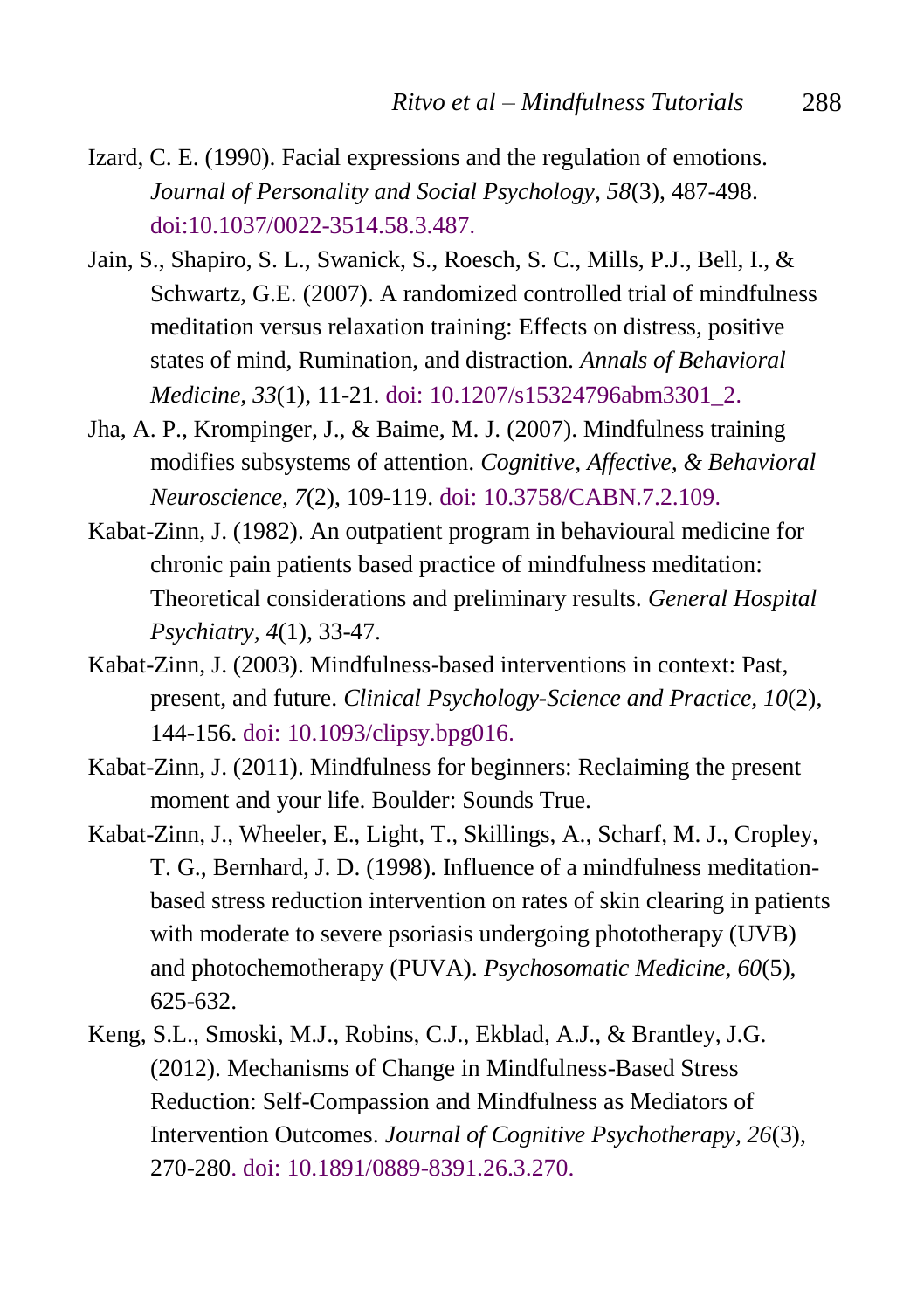- <span id="page-20-3"></span>Klempan, T. A., Sequeira, A., Canetti, L., Lalovic, A., Ernst, C., ffrench-Mullen, J., & Turecki, G. (2009). Altered expression of genes involved in ATP biosynthesis and GABAergic neurotransmission in the ventral prefrontal cortex of suicides with and without major depression. *Molecular Psychiatry, 14*(2), 175-189. [doi: 4002110](http://www.nature.com/mp/journal/v14/n2/abs/4002110a.html).
- Klimesch, W., Sauseng, P., & Hanslmayr, S. (2007). EEG alpha oscillations: the inhibition-timing hypothesis. *Brain Research Reviews, 53*(1), 63- 88. [doi: S0165-0173\(06\)00083-X](http://www.ncbi.nlm.nih.gov/pubmed/16887192).
- Knight, R. T., Staines, W. R., Swick, D., & Chao, L. L. (1999). Prefrontal cortex regulates inhibition and excitation in distributed neural networks. *Acta Psychologica, 101*(2-3), 159-178. [doi: 10.1016/S0001-](http://www.ncbi.nlm.nih.gov/pubmed/10344184) [6918\(99\)00004-9.](http://www.ncbi.nlm.nih.gov/pubmed/10344184)
- <span id="page-20-2"></span>Lane, J.D., Seskevich, J.E., & Pieper, C.F. (2007). Brief meditation training can improve perceived stress and negative mood. *Alternative Therapies in Health And Medicine, 13*(1), 38-44
- <span id="page-20-1"></span>Ledesma, D., & Kumano, H. (2009). Mindfulness-based stress reduction and cancer: a meta-analysis. *Psycho-Oncology, 18*(6), 571-579. [doi:](http://www.ncbi.nlm.nih.gov/pubmed/19023879)  [10.1002/pon.1400.](http://www.ncbi.nlm.nih.gov/pubmed/19023879)
- <span id="page-20-0"></span>Lees, J., & Dietsche, P. (2012). *An analysis of counselling services in Ontario colleges: Initial report.* Retrieved fro[m http://www.occ](http://www.occ-ccco.ca/)[ccco.ca](http://www.occ-ccco.ca/)
- <span id="page-20-4"></span>Levinson, A. J., Fitzgerald, P. B., Favalli, G., Blumberger, D. M., Daigle, M., & Daskalakis, Z. J. (2010 ). Evidence of cortical inhibitory deficits in major depressive disorder. *Biological Psychiatry, 67*(5), 458-464.
- <span id="page-20-5"></span>Levinson, A. J., Young, L. T., Fitzgerald, P. B., & Daskalakis, Z. J. (2007). Cortical inhibitory dysfunction in bipolar disorder: a study using transcranial magnetic stimulation. *Journal of Clinical Psychopharmacology, 27*(5), 493-497. [doi: S0006-3223\(09\)01152-4.](http://europepmc.org/abstract/MED/17873683)
- <span id="page-20-6"></span>Liu, S. K., Fitzgerald, P. B., Daigle, M., Chen, R., & Daskalakis, Z. J. (2009). The relationship between cortical inhibition, antipsychotic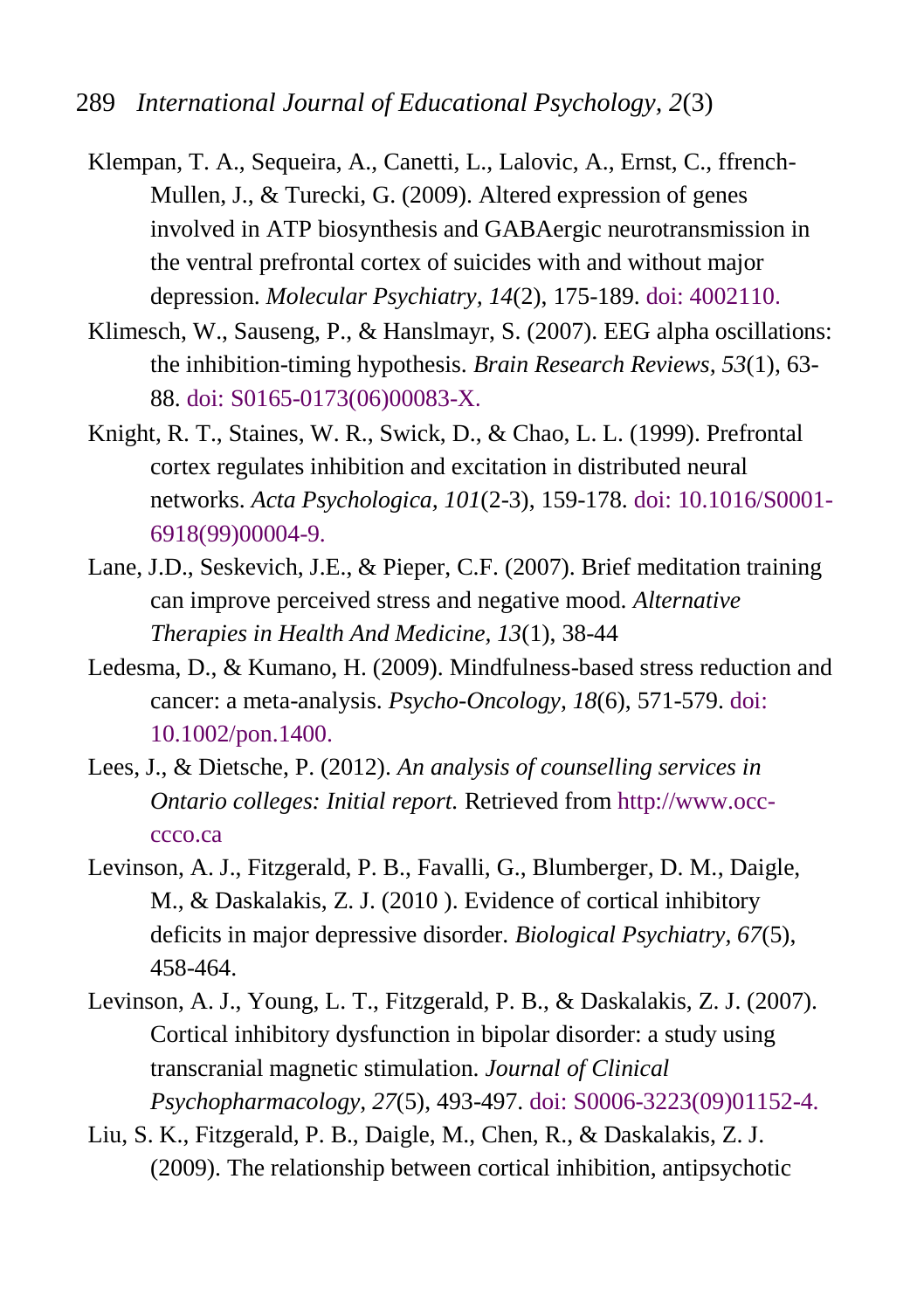treatment, and the symptoms of schizophrenia. *Biological Psychiatry, 65*(6), 503-509. [doi: S0006-3223\(08\)01104-9.](http://www.biologicalpsychiatryjournal.com/article/S0006-3223(08)01104-9/abstract)

- Lutz, A., Brefczynski-Lewis, J., Johnstone, T., & Davidson, R. J. (2008). Regulation of the neural circuitry of emotion by compassion meditation: effects of meditative expertise. *PLoS One, 3*(3), e1897. [doi: 10.1371/journal.pone.0001897](http://www.plosone.org/article/info%3Adoi%2F10.1371%2Fjournal.pone.0001897).
- Lutz, A., Slagter, H. A., Dunne, J. D., & Davidson, R. J. (2008). Attention regulation and monitoring in meditation. *Trends in Cognitive Sciences, 12*(4), 163-169. [doi: S1364-6613\(08\)00052-1.](http://psyphz.psych.wisc.edu/web/pubs/2008/LutzAttention_TCS.pdf)
- <span id="page-21-0"></span>Lutz, A., Slagter, H.A., Rawlings, N.B., Francis, A.D., Greischar, L.L., & Davidson R.J. (2009). Mental training enhances attentional stability: neural and behavioral evidence. *Journal of Neuroscience, 29*(42), 13418 –13427. [doi: 10.1523/JNEUROSCI.1614-09.2009.](http://www.ncbi.nlm.nih.gov/pubmed/19846729)
- Mann, E. O., Kohl, M. M., & Paulsen, O. (2009). Distinct roles of GABA(A) and GABA(B) receptors in balancing and terminating persistent cortical activity. *The Journal of Neuroscience, 29*(23), 7513-7518. [doi: 29/23/7513.](http://www.jneurosci.org/content/29/23/7513.full.pdf)
- Markram, H., Toledo-Rodriguez, M., Wang, Y., Gupta, A., Silberberg, G., & Wu, C. (2004). Interneurons of the neocortical inhibitory system. *Nature Reviews Neuroscience, 5*(10), 793-807. [doi: 10.1038/nrn1519.](http://bluebrain.epfl.ch/files/content/sites/bluebrain/files/Scientific%20Publications/2004%20-%20Interneurons%20of%20the%20neocortical%20inhibitory%20system.pdf)
- Matousek, R. H., & Dobkin, P. L. (2010). Weathering storms: a cohort study of how participation in a mindfulness-based stress reduction program benefits women after breast cancer treatment. *Current Oncology, 17*(4), 62-70. [doi: 10.3747/co.v17i4.572.](http://www.ncbi.nlm.nih.gov/pubmed/20697517)
- <span id="page-21-1"></span>Mizukami, K., Ishikawa, M., Hidaka, S., Iwakiri, M., Sasaki, M., & Iritani, S. (2002). Immunohistochemical localization of GABAB receptor in the entorhinal cortex and inferior temporal cortex of schizophrenic brain. *Progress in Neuropsychopharmacology & Biological Psychiatry, 26*(2), 393-396. [doi: S0278-5846\(01\)00247-0.](http://www.sciencedirect.com/science/article/pii/S0278584601002470)
- <span id="page-21-2"></span>Mizukami, K., Sasaki, M., Ishikawa, M., Iwakiri, M., Hidaka, S., Shiraishi, H., & Iritani, S. (2000). Immunohistochemical localization of gamma-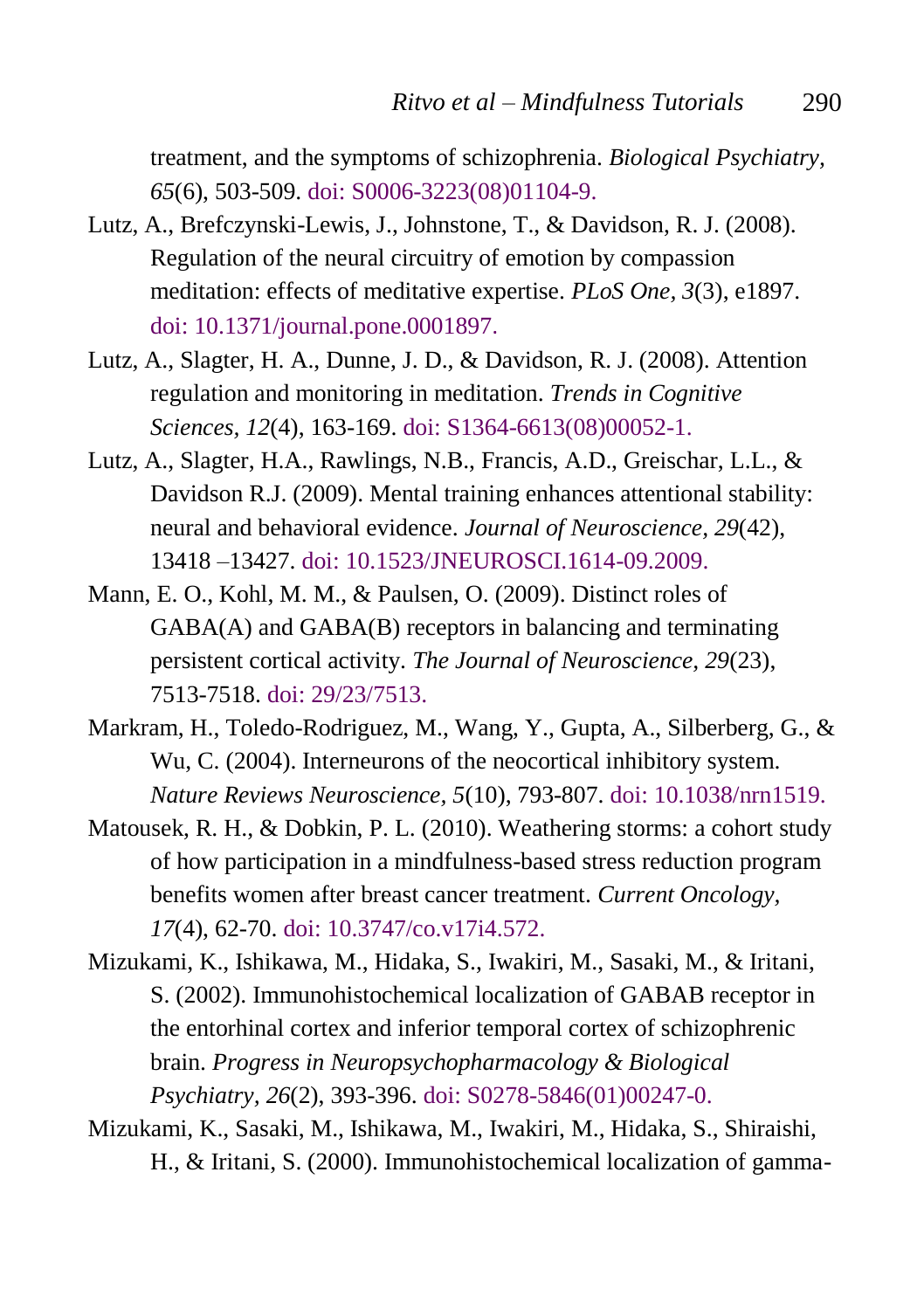291 *International Journal of Educational Psychology, 2*(3)

aminobutyric acid (B) receptor in the hippocampus of subjects with schizophrenia. *Neuroscience Letters, 283*(2), 101-104. [doi: S0304-](http://www.sciencedirect.com/science/article/pii/S0304394000009393) [3940\(00\)00939-3.](http://www.sciencedirect.com/science/article/pii/S0304394000009393)

- <span id="page-22-0"></span>Mrazek, M.D., Franklin, M.S., Phillips, D.T., Baird, B., & Schooler, J.W. (2013). Mindfulness Training Improves Working Memory Capacity and GRE Performance While Reducing Mind Wandering. *Psychological Science, 24*(5), 776-781. [doi:](http://pss.sagepub.com/content/24/5/776.abstract)  [10.1177/0956797612459659.](http://pss.sagepub.com/content/24/5/776.abstract)
- Muellbacher, W., Facchini, S., Boroojerdi, B., & Hallett, M. (2000). Changes in motor cortex excitability during ipsilateral hand muscle activation in humans. *Clinical Neurophysiology, 111*(2), 344-349. [doi:](http://www.clinph-journal.com/article/S1388-2457(99)00243-6/abstract)  [S1388-2457\(99\)00243-6.](http://www.clinph-journal.com/article/S1388-2457(99)00243-6/abstract)
- Napoli, M., Krech, P. R., & Holley, L. C. (2005). Mindfulness training for elementary school students: The Attention Academy. *Journal of Applied School Psychology*, *21*(1), 99–125. [doi:](http://www.tandfonline.com/doi/abs/10.1300/J370v21n01_05#.UmexE_llX3Q)  [10.1300/J370v21n01\\_05.](http://www.tandfonline.com/doi/abs/10.1300/J370v21n01_05#.UmexE_llX3Q)
- Newberg, A., Alavi, A., Baime, M., Pourdehnad, M., Santanna, J., & d'Aquili, E. (2001). The measurement of regional cerebral blood flow during the complex cognitive task of meditation: a preliminary SPECT study. *Psychiatry Research, 106*(2), 113-122. [doi:](http://www.ncbi.nlm.nih.gov/pubmed/11306250)  [S0925492701000749.](http://www.ncbi.nlm.nih.gov/pubmed/11306250)
- <span id="page-22-1"></span>Newburg, A., & Iversen, J. (2003). The neural basis of the complex mental task of meditation:neurotransmitter and neurochemical considerations *Medical Hypotheses, 61*(2), 282-291. [doi:10.1016/S0306-](http://www.cogsci.ucsd.edu/~pineda/COGS175/readings/Newberg.pdf) [9877\(03\)00175-0.](http://www.cogsci.ucsd.edu/~pineda/COGS175/readings/Newberg.pdf)
- Niedermeyer, E. (1999). The normal EEG of the waking adult. In *Electroencephalography: Basic principles, clinical applications, and related fields* (pp. 149-173). E. Niedermeyer & F. Lopes da Silva (Eds.). Baltimore: Williams and Wilkins.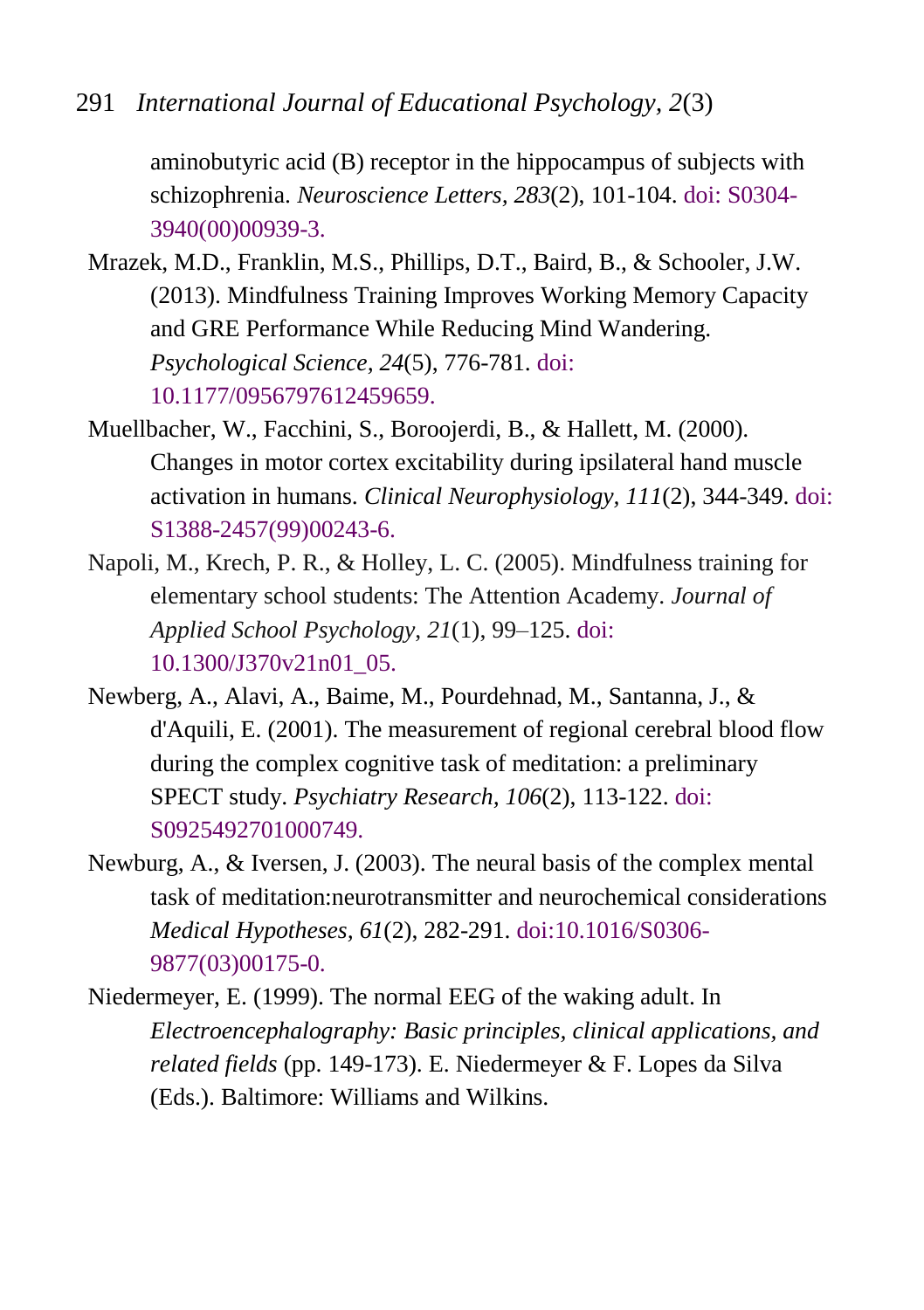- <span id="page-23-3"></span>Oblak, A. L., Gibbs, T. T., & Blatt, G. J. (2010). Decreased GABA(B) receptors in the cingulate cortex and fusiform gyrus in autism. *Journal of Neurochemistry, 114*(5), 1414-1423. [doi: JNC6858.](http://www.ncbi.nlm.nih.gov/pmc/articles/PMC2923229/)
- <span id="page-23-1"></span>Oman, D., Shapiro, S.L., Thoresen, C.E., Plante, T.G., & Flinders, T. (2008). Meditation lowers stress and supports forgiveness among college students: a randomized controlled trial. *Journal of American College Health, 56*(5), 569-578. [doi: 10.3200/JACH.56.5.569-578.](http://www.ncbi.nlm.nih.gov/pubmed/18400671)
- Papez, J. W. (1995). A proposed mechanism of emotion. 1937. *Journal of Neuropsychiatry & Clinical Neuroscience, 7*(1), 103-112.
- Pouille, F., & Scanziani, M. (2001). Enforcement of temporal fidelity in pyramidal cells by somatic feed-forward inhibition. *Science, 293*(5532), 1159-1163. [doi: 10.1126/science.1060342293/5532/1159.](http://www.sciencemag.org/content/293/5532/1159.abstract)
- Quinn, N., Wilson, A., Mac Intyre, G., & Tinklin, T. (2009). People look at you differently: Students' experience of mental health support within Higher Education. *British Journal of Guidance & Counselling, 37*(4), 405-418. doi**:** [10.1080/03069880903161385.](http://www.tandfonline.com/doi/abs/10.1080/03069880903161385#.UmeyG_llX3Q)
- <span id="page-23-0"></span>Radhu, N., Daskalakis, Z. J., Guglietti, C. L., Farzan, F., Barr, M. S., Arpin-Cribbie, C. A., Ritvo, P. (2012). Cognitive behavioral therapy-related increases in cortical inhibition in problematic perfectionists. *Brain stimulation, 5*(1), 44-54. [doi: 10.1016/j.brs.2011.01.006.](http://www.ncbi.nlm.nih.gov/pubmed/22037137)
- Ray, W. J., & Cole, H. W. (1985). EEG alpha activity reflects attentional demands, and beta activity reflects emotional and cognitive processes. *Science, 228*(4700), 750-752. [doi:10.1126/science.3992243.](http://www.sciencemag.org/content/228/4700/750.abstract)
- <span id="page-23-2"></span>Rausch, J. R., Maxwell, S. E., & Kelley, K. (2003). Analytic methods for questions pertaining to a pretest posttest follow-up design. *Journal of Clinical Child and Adolescent Psychology,* 32, 467-486.
- Rosenzweig, S., Greeson, J. M., Reibel, D. K., Green, J. S., Jasser, S. A., & Beasley, D. (2010). Mindfulness-based stress reduction for chronic pain conditions: variation in treatment outcomes and role of home meditation practice. *Journal of Psychosomatic Research, 68*(1), 29-36. [doi: 10.1016/j.jpsychores.2009.03.010.](http://www.ncbi.nlm.nih.gov/pubmed/20004298)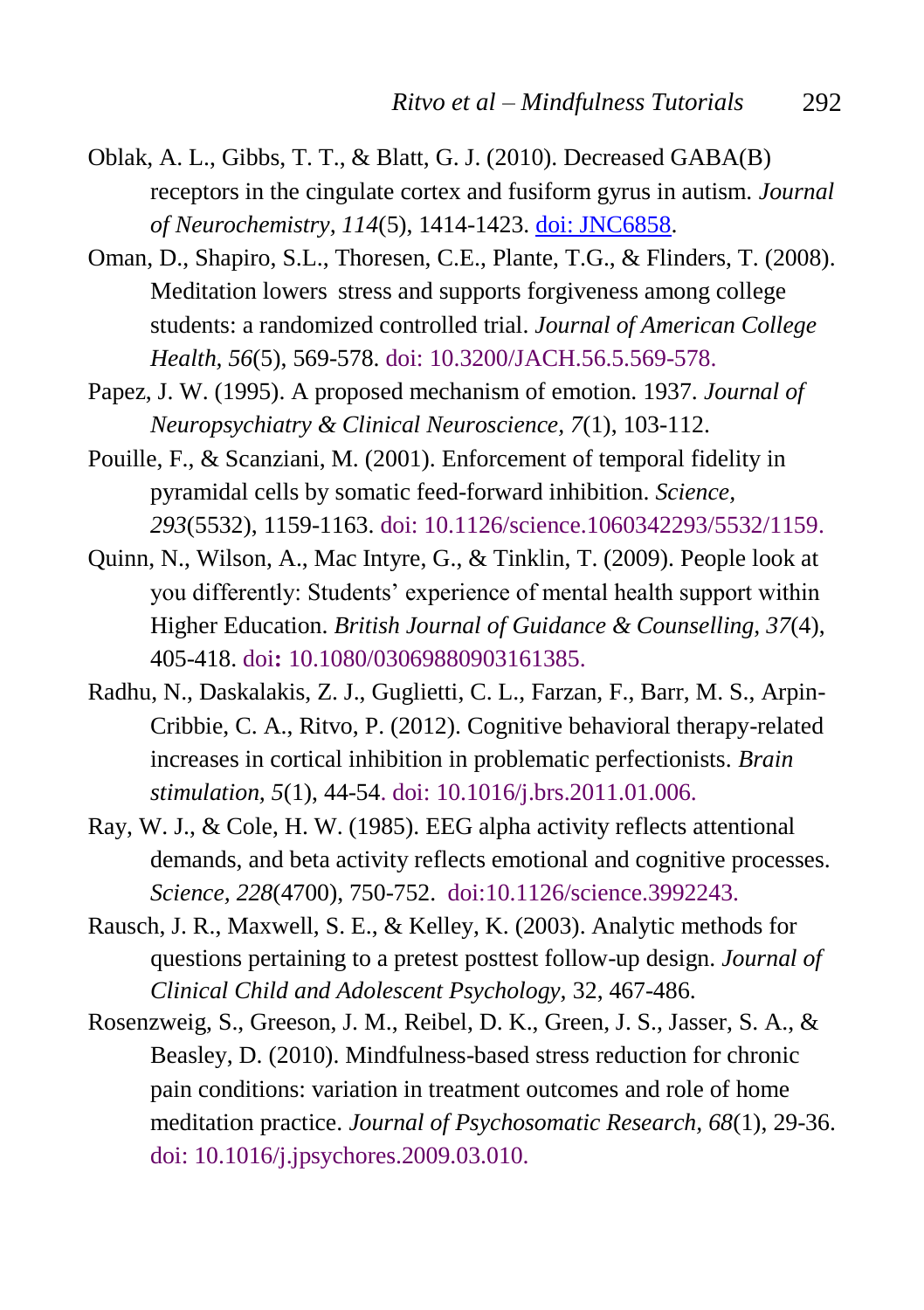- Rossignol, E. (2011). Genetics and function of neocortical GABAergic interneurons in neurodevelopmental disorders. *Neural Plasticity*, 649325. [doi: 10.1155/2011/649325.](http://www.hindawi.com/journals/np/2011/649325/)
- Rothbart, M. K., Sheese, B. E., Rueda, M. R., & Posner, M. I. (2011). Developing Mechanisms of Self-Regulation in Early Life. *Emotion Review, 3*(2), 207-213. [doi: 10.1177/1754073910387943.](http://www.ncbi.nlm.nih.gov/pmc/articles/PMC3164871/)
- Rudy, B., Fishell, G., Lee, S., & Hjerling-Leffler, J. (2010). Three groups of interneurons account for nearly 100% of neocortical GABAergic neurons. *Developmental Neurobiology*. [doi: 10.1002/dneu.20853.](http://www.med.nyu.edu/fishelllab/pdfs/Rudy_et_al.DN11.pdf)
- Schieber, M. H., & Hibbard, L. S. (1993). How somatotopic is the motor cortex hand area. *Science, 261*(5120), 489-492. doi: [10.1126/science.8332915.](http://www.sciencemag.org/content/261/5120/489.refs)
- <span id="page-24-1"></span>Schroevers, M.J. & Brandsma, R. (2010). Is learning mindfulness associated with improved affect after mindfulness-based cognitive therapy? *British Journal of Psychology, 101*, 95-107. [doi:](http://www.ncbi.nlm.nih.gov/pubmed/19327220)  [10.1348/000712609X424195.](http://www.ncbi.nlm.nih.gov/pubmed/19327220)
- <span id="page-24-2"></span>Sequeira, A., Mamdani, F., Ernst, C., Vawter, M. P., Bunney, W. E., Lebel, V.,Turecki, G. (2009). Global brain gene expression analysis links glutamatergic and GABAergic alterations to suicide and major depression. *PLoS One*, *4*(8), e6585.
- Siebner, H. R., Dressnandt, J., Auer, C., & Conrad, B. (1998). Continuous intrathecal baclofen infusions induced a marked increase of the transcranially evoked silent period in a patient with generalized dystonia. *Muscle Nerve, 21*(9), 1209-1212. [doi: 10.1002/\(SICI\)1097-](http://onlinelibrary.wiley.com/doi/10.1002/(SICI)1097-4598(199809)21:9%3C1209::AID-MUS15%3E3.0.CO;2-M/abstract) [4598\(199809\)21:9<1209::AID-MUS15>3.0.CO;2-M.](http://onlinelibrary.wiley.com/doi/10.1002/(SICI)1097-4598(199809)21:9%3C1209::AID-MUS15%3E3.0.CO;2-M/abstract)
- <span id="page-24-0"></span>Sipe, W. E. B., & Eisendrath, S. J. (2012). Mindfulness-Based Cognitive Therapy: Theory and Practice. *Canadian Journal of Psychiatry-Revue Canadienne De Psychiatrie, 57*(2), 63-69.
- Tang, Y. Y., Lu, Q., Geng, X., Stein, E. A., Yang, Y., & Posner, M. I. (2010). Short-term meditation induces white matter changes in the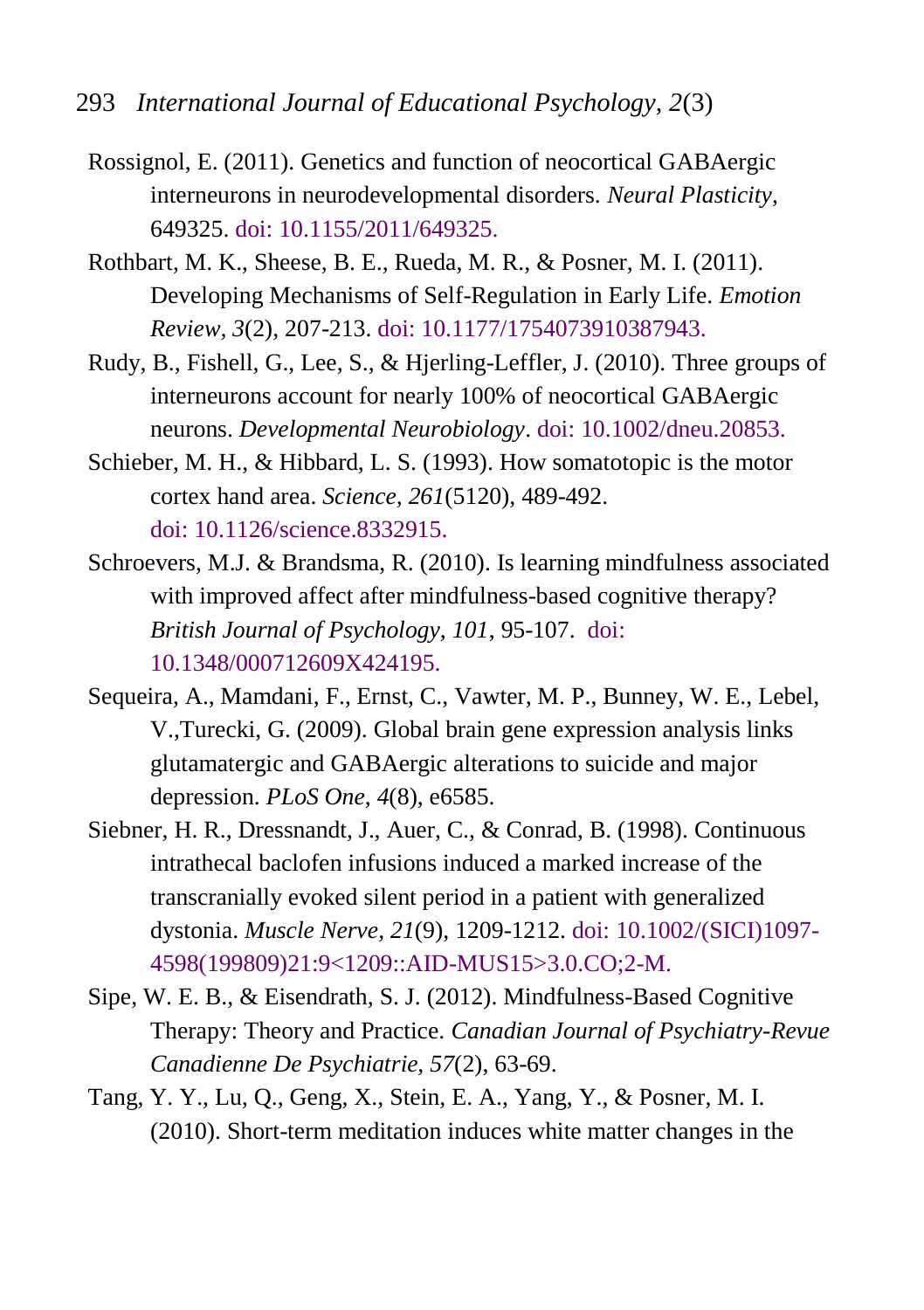anterior cingulate. *Proceedings of the National Academy of Sciences, 107*(35), 15649-15652. [doi: 10.1073/pnas.1011043107.](http://hub.hku.hk/handle/10722/169877)

- Tang, Y., Ma, Y., Wang, J., Fan, Y., Feng, S., & Lu, Q. (2007). Short-term meditation training improves attention and self-regulation. *Proceedings of the National Academy of Sciences, 104*, 17152-17156.
- <span id="page-25-0"></span>Teasdale, J. D., Segal, Z.V., Williams, J.G., Ridgeway, V.A., Soulsby, J. M., & Lau, M.A. (2000). Prevention of Relapse/Recurrence in Major Depression by Mindfulness-Based Cognitive Therapy. *Journal of Consulting and Clinical Psychology, 68*(4), 615-623.
- Travis, F., & Wallace, R. K. (1999). Autonomic and EEG patterns during eyes-closed rest and transcendental meditation (TM) practice: the basis for a neural model of TM practice. *Consciousness & Cognition, 8*(3), 302-318. doi: [10.1037/0022-006X.68.4.615.](http://www.totalbrain.ch/wordpress/wp-content/uploads/2007/05/neural-model.pdf)
- Travis, F., Arenander, A., & DuBois, D. (2004). Psychological and physiological characteristics of a proposed object-referral/self-referral continuum of self-awareness. *Consciousness & Cognition, 13*(2), 401- 420. [doi: 10.1016/j.concog.2004.03.001.](http://www.totalbrain.ch/wordpress/wp-content/uploads/2007/05/eeg-of-enlightenment.pdf)
- Valentine, E., & Sweet, P. (1999). Meditation and attention: A comparison of the effects of concentrative and mindfulness meditation on sustained attention. *Mental Health, Religion, & Culture, 2,* 59-70. [doi](http://psycnet.apa.org/doi/10.1080/13674679908406332)**:** [10.1080/13674679908406332.](http://psycnet.apa.org/doi/10.1080/13674679908406332)
- von Stein, A., Chiang, C., & Konig, P. (2000). Top-down processing mediated by interareal synchronization. *Proceedings of the National Academy of Sciences, 97*(26), 14748-1475[3. doi:](http://www.pnas.org/content/97/26/14748.full)  [10.1073/pnas.97.26.1474897/26/14748](http://www.pnas.org/content/97/26/14748.full)
- Wallace, R. K. (1970). Physiological effects of transcendental meditation. *Science, 167*(926), 1751-1754. [doi: 10.1126/science.167.3926.1751.](http://biblio.noetic.org/search.php?sqlQuery=SELECT%20author%2C%20title%2C%20type%2C%20year%2C%20publication%2C%20abbrev_journal%2C%20volume%2C%20issue%2C%20pages%2C%20keywords%2C%20abstract%2C%20address%2C%20corporate_author%2C%20thesis%2C%20publisher%2C%20place%2C%20editor%2C%20language%2C%20summary_language%2C%20orig_title%2C%20series_editor%2C%20series_title%2C%20abbrev_series_title%2C%20series_volume%2C%20series_issue%2C%20edition%2C%20issn%2C%20isbn%2C%20medium%2C%20area%2C%20expedition%2C%20conference%2C%20notes%2C%20approved%2C%20call_number%2C%20serial%20FROM%20refs%20WHERE%20serial%20%3D%2015158%20ORDER%20BY%20author%2C%20year%20DESC%2C%20publication&client=&formType=sqlSearch&submit=Display&viewType=&showQuery=0&showLinks=1&showRows=5&rowOffset=&wrapResults=1&citeOrder=&citeStyle=APA&exportFormat=RIS&exportType=html&exportStylesheet=&citeType=html&headerMsg=)

Wallace, R. K., Benson, H., & Wilson, A. F. (1971). A wakeful hypometabolic physiologic state. *American Journal of Physiology, 221*(3), 795-799.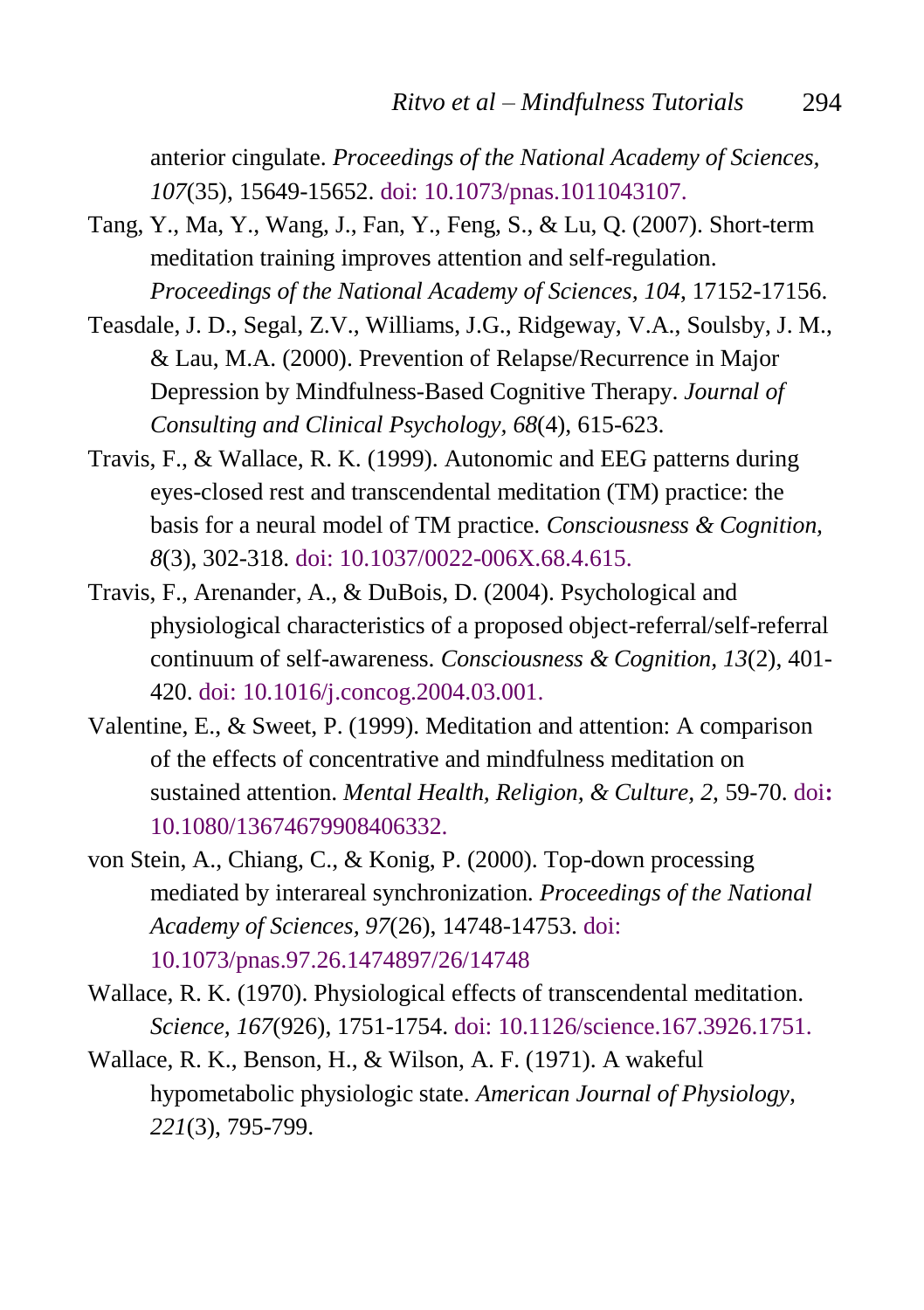- <span id="page-26-0"></span>Watson, D., Clark, L. A., & Tellegen, A. (1988). Development and validation of brief measures of positive and negative affect: The PANAS scales. *Journal of Personality and Social Psychology, 54*(6), 1063-1070.
- Wehr, M., & Zador, A. M. (2003). Balanced inhibition underlies tuning and sharpens spike timing in auditory cortex. *Nature, 426*(6965), 442-446. [doi: 10.1038/nature02116nature02116.](http://www.nature.com/nature/journal/v426/n6965/full/nature02116.html)
- Wilkins, A. J., Shallice, T., & McCarthy, R. (1987). Frontal lesions and sustained attention. *Neuropsychologia, 25*(2), 359-365.
- <span id="page-26-2"></span>Wu, Y., Blichowski, M., Daskalakis, Z. J., Wu, Z., Liu, C. C., Cortez, M. A., & Snead, O. C. (2011). Evidence that clozapine directly interacts on the GABAB receptor. *NeuroReport, 22*(13), 637-641. [doi:](http://europepmc.org/abstract/MED/21753741)  [10.1097/WNR.0b013e328349739b.](http://europepmc.org/abstract/MED/21753741)
- Xue, S., Tang, Y. Y., & Posner, M. I. (2011). Short-term meditation increases network efficiency of the anterior cingulate cortex. *NeuroReport, 22*(12), 570-574. [doi:](http://www.ncbi.nlm.nih.gov/pubmed/21691234)  [10.1097/WNR.0b013e328348c750.](http://www.ncbi.nlm.nih.gov/pubmed/21691234)
- <span id="page-26-1"></span>Zai, G., King, N., Wong, G. W., Barr, C. L., & Kennedy, J. L. (2005). Possible association between the gamma-aminobutyric acid type B receptor 1 (GABBR1) gene and schizophrenia. *European Neuropsychopharmacology, 15*(3), 347-352. [doi: S0924-](http://www.europeanneuropsychopharmacology.com/article/S0924-977X(05)00005-2/abstract) [977X\(05\)00005-2.](http://www.europeanneuropsychopharmacology.com/article/S0924-977X(05)00005-2/abstract)